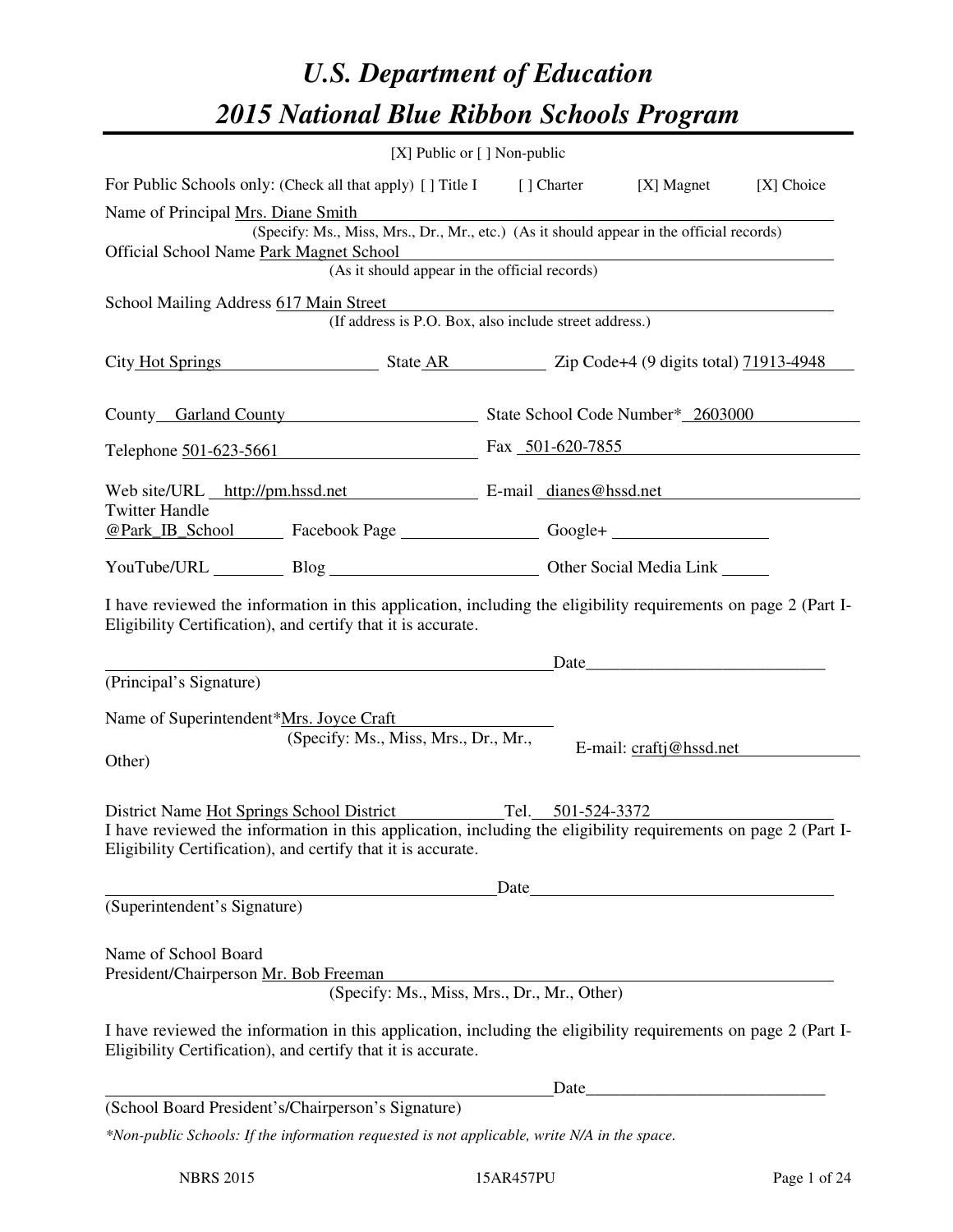#### **Include this page in the school's application as page 2.**

The signatures on the first page of this application (cover page) certify that each of the statements below, concerning the school's eligibility and compliance with U.S. Department of Education and National Blue Ribbon Schools requirements, are true and correct.

- 1. The school configuration includes one or more of grades K-12. (Schools on the same campus with one principal, even a K-12 school, must apply as an entire school.)
- 2. The school has made its Annual Measurable Objectives (AMOs) or Adequate Yearly Progress (AYP) each year for the past two years and has not been identified by the state as "persistently dangerous" within the last two years.
- 3. To meet final eligibility, a public school must meet the state's AMOs or AYP requirements in the 2014-2015 school year and be certified by the state representative. Any status appeals must be resolved at least two weeks before the awards ceremony for the school to receive the award.
- 4. If the school includes grades 7 or higher, the school must have foreign language as a part of its curriculum.
- 5. The school has been in existence for five full years, that is, from at least September 2009 and each tested grade must have been part of the school for the past three years.
- 6. The nominated school has not received the National Blue Ribbon Schools award in the past five years: 2010, 2011, 2012, 2013, or 2014.
- 7. The nominated school has no history of testing irregularities, nor have charges of irregularities been brought against the school at the time of nomination. The U.S. Department of Education reserves the right to disqualify a school's application and/or rescind a school's award if irregularities are later discovered and proven by the state.
- 8. The nominated school or district is not refusing Office of Civil Rights (OCR) access to information necessary to investigate a civil rights complaint or to conduct a district-wide compliance review.
- 9. The OCR has not issued a violation letter of findings to the school district concluding that the nominated school or the district as a whole has violated one or more of the civil rights statutes. A violation letter of findings will not be considered outstanding if OCR has accepted a corrective action plan from the district to remedy the violation.
- 10. The U.S. Department of Justice does not have a pending suit alleging that the nominated school or the school district as a whole has violated one or more of the civil rights statutes or the Constitution's equal protection clause.
- 11. There are no findings of violations of the Individuals with Disabilities Education Act in a U.S. Department of Education monitoring report that apply to the school or school district in question; or if there are such findings, the state or district has corrected, or agreed to correct, the findings.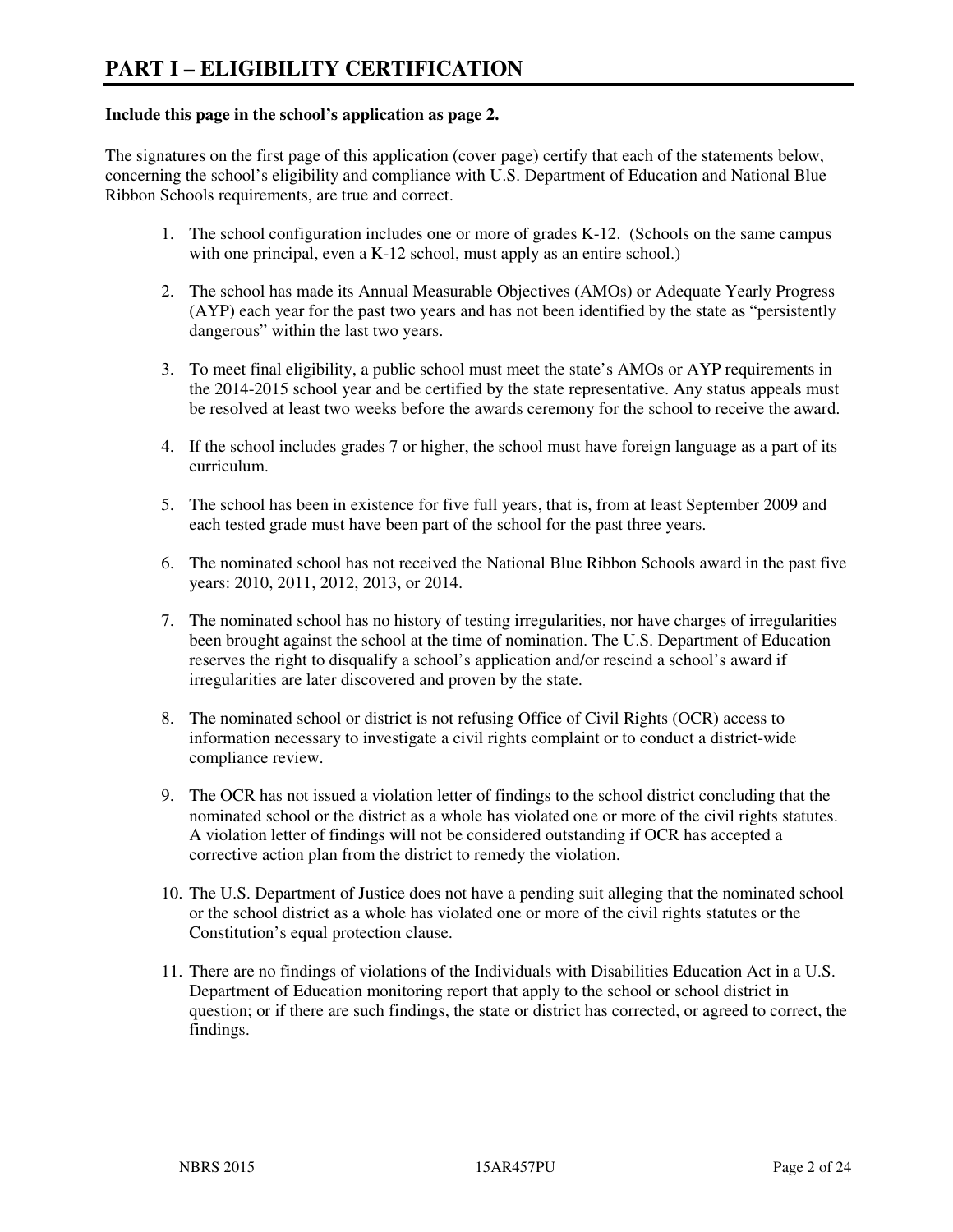# **PART II - DEMOGRAPHIC DATA**

#### **All data are the most recent year available.**

**DISTRICT** (Question 1 is not applicable to non-public schools)

| $\perp$ | Number of schools in the district<br>(per district designation): | $\overline{4}$ Elementary schools (includes K-8)<br>2 Middle/Junior high schools |
|---------|------------------------------------------------------------------|----------------------------------------------------------------------------------|
|         |                                                                  | 1 High schools<br>$0 K-12$ schools                                               |

7 TOTAL

**SCHOOL** (To be completed by all schools)

- 2. Category that best describes the area where the school is located:
	- [ ] Urban or large central city
	- [X] Suburban with characteristics typical of an urban area
	- [ ] Suburban
	- [ ] Small city or town in a rural area
	- [ ] Rural
- 3. 5 Number of years the principal has been in her/his position at this school.
- 4. Number of students as of October 1 enrolled at each grade level or its equivalent in applying school:

| Grade                           | # of         | # of Females     | <b>Grade Total</b> |
|---------------------------------|--------------|------------------|--------------------|
|                                 | <b>Males</b> |                  |                    |
| <b>PreK</b>                     | $\theta$     | $\boldsymbol{0}$ | $\theta$           |
| K                               | 37           | 25               | 62                 |
| 1                               | 34           | 28               | 62                 |
| $\mathbf{2}$                    | 32           | 16               | 48                 |
| 3                               | 19           | 30               | 49                 |
| 4                               | 23           | 30               | 53                 |
| 5                               | 0            | $\theta$         | $\theta$           |
| 6                               | 0            | 0                | 0                  |
| 7                               | 0            | $\overline{0}$   | 0                  |
| 8                               | 0            | 0                | 0                  |
| 9                               | $\theta$     | 0                | 0                  |
| 10                              | 0            | 0                | 0                  |
| 11                              | 0            | 0                | $\theta$           |
| 12                              | 0            | 0                | 0                  |
| <b>Total</b><br><b>Students</b> | 145          | 129              | 274                |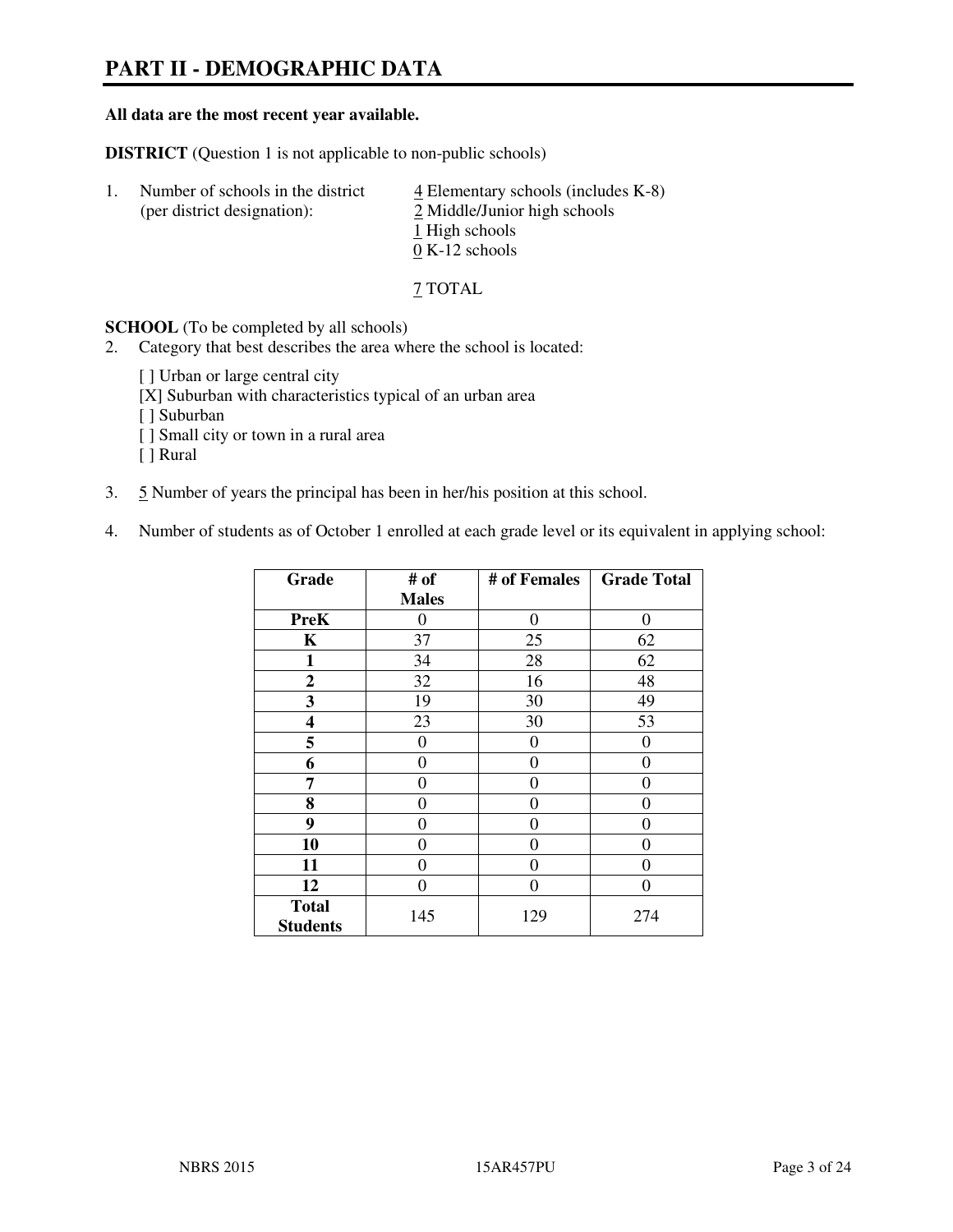the school: 2 % Asian

5. Racial/ethnic composition of  $1\%$  American Indian or Alaska Native 12 % Black or African American 7 % Hispanic or Latino 1 % Native Hawaiian or Other Pacific Islander 77 % White 0 % Two or more races **100 % Total** 

(Only these seven standard categories should be used to report the racial/ethnic composition of your school. The Final Guidance on Maintaining, Collecting, and Reporting Racial and Ethnic Data to the U.S. Department of Education published in the October 19, 2007 *Federal Register* provides definitions for each of the seven categories.)

6. Student turnover, or mobility rate, during the 2013 - 2014 year: 7%

This rate should be calculated using the grid below. The answer to (6) is the mobility rate.

| <b>Steps For Determining Mobility Rate</b>         | Answer |
|----------------------------------------------------|--------|
| $(1)$ Number of students who transferred to        |        |
| the school after October 1, 2013 until the         | 14     |
| end of the school year                             |        |
| (2) Number of students who transferred             |        |
| <i>from</i> the school after October 1, 2013 until |        |
| the end of the school year                         |        |
| (3) Total of all transferred students [sum of      | 18     |
| rows $(1)$ and $(2)$ ]                             |        |
| (4) Total number of students in the school as      | 260    |
| of October 1                                       |        |
| $(5)$ Total transferred students in row $(3)$      | 0.069  |
| divided by total students in row (4)               |        |
| $(6)$ Amount in row $(5)$ multiplied by 100        |        |

7. English Language Learners (ELL) in the school: 8 % 20 Total number ELL

Number of non-English languages represented: 5 Specify non-English languages: Spanish, Serbian, French, Tamil, Gujarati

8. Students eligible for free/reduced-priced meals:  $49\%$ Total number students who qualify: 131

# **Information for Public Schools Only - Data Provided by the State**

The state has reported that 49 % of the students enrolled in this school are from low income or disadvantaged families based on the following subgroup(s): Students eligible for free/reduced-priced meals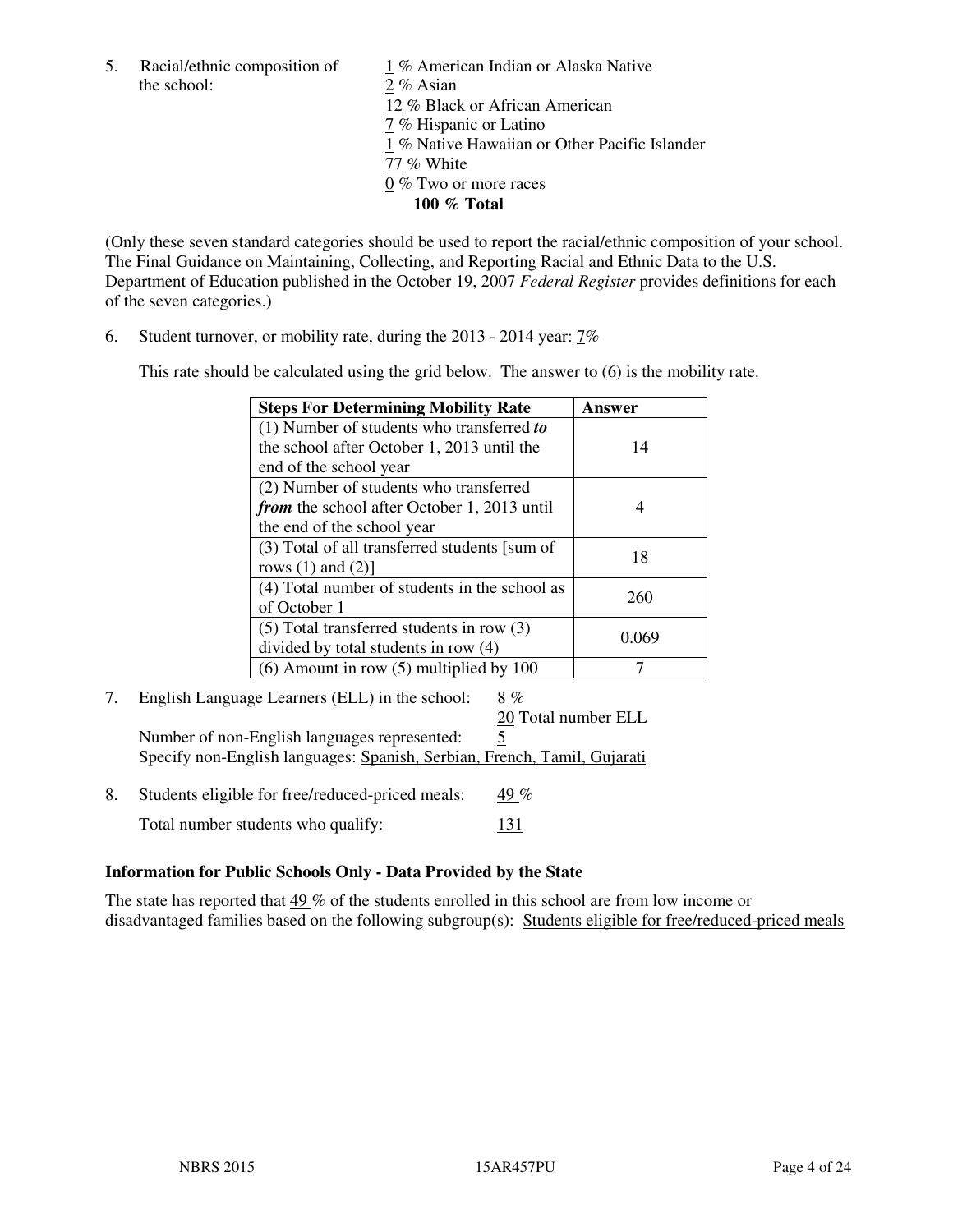4 Total number of students served

Indicate below the number of students with disabilities according to conditions designated in the Individuals with Disabilities Education Act. Do not add additional categories.

| 0 Autism                           | $Q$ Orthopedic Impairment               |
|------------------------------------|-----------------------------------------|
| 0 Deafness                         | 0 Other Health Impaired                 |
| 0 Deaf-Blindness                   | 0 Specific Learning Disability          |
| 0 Emotional Disturbance            | 4 Speech or Language Impairment         |
| $\underline{0}$ Hearing Impairment | 0 Traumatic Brain Injury                |
| 0 Mental Retardation               | 0 Visual Impairment Including Blindness |
| 0 Multiple Disabilities            | 0 Developmentally Delayed               |
|                                    |                                         |

10. Use Full-Time Equivalents (FTEs), rounded to nearest whole numeral, to indicate the number of personnel in each of the categories below:

|                                       | <b>Number of Staff</b> |
|---------------------------------------|------------------------|
| Administrators                        |                        |
| Classroom teachers                    | 13                     |
| Resource teachers/specialists         |                        |
| e.g., reading, math, science, special | 6                      |
| education, enrichment, technology,    |                        |
| art, music, physical education, etc.  |                        |
| Paraprofessionals                     |                        |
| Student support personnel             |                        |
| e.g., guidance counselors, behavior   |                        |
| interventionists, mental/physical     |                        |
| health service providers,             |                        |
| psychologists, family engagement      |                        |
| liaisons, career/college attainment   |                        |
| coaches, etc.                         |                        |
|                                       |                        |

11. Average student-classroom teacher ratio, that is, the number of students in the school divided by the FTE of classroom teachers, e.g.,  $22:1$  21:1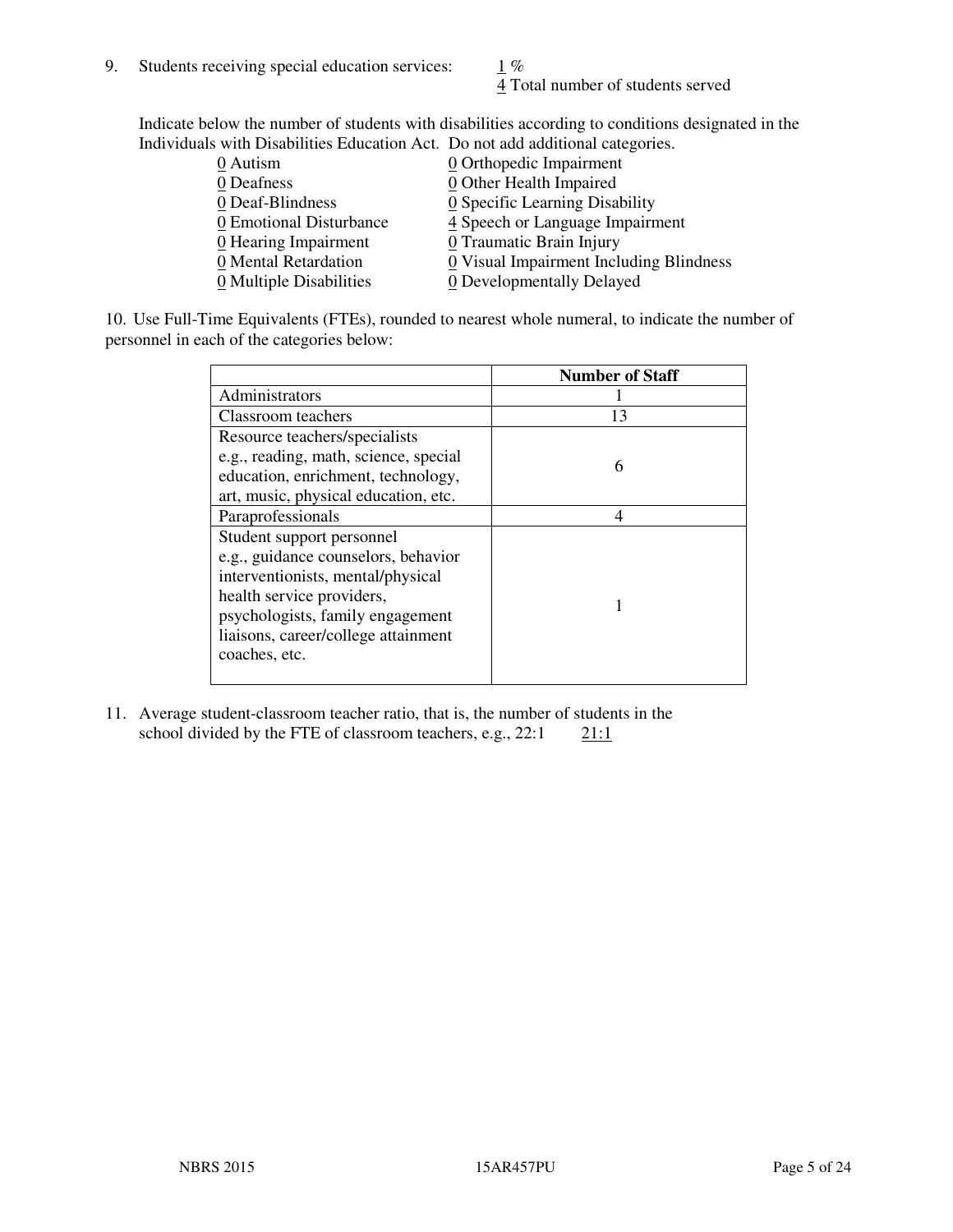12. Show daily student attendance rates. Only high schools need to supply yearly graduation rates.

| <b>Required Information</b> | 2013-2014     | 2012-2013       | 2011-2012 | 2010-2011 | 2009-2010 |
|-----------------------------|---------------|-----------------|-----------|-----------|-----------|
| Daily student attendance    | 97%           | $96\%$          | 96%       | 96%       | 96%       |
| High school graduation rate | $\gamma_{\%}$ | $\mathcal{V}_o$ | $0\%$     | 0%        | 0%        |

#### 13. **For schools ending in grade 12 (high schools)**

Show percentages to indicate the post-secondary status of students who graduated in Spring 2014

| <b>Post-Secondary Status</b>                  |       |
|-----------------------------------------------|-------|
| Graduating class size                         |       |
| Enrolled in a 4-year college or university    | 0%    |
| Enrolled in a community college               | $0\%$ |
| Enrolled in career/technical training program | $0\%$ |
| Found employment                              | $0\%$ |
| Joined the military or other public service   | $0\%$ |
| Other                                         |       |

14. Indicate whether your school has previously received a National Blue Ribbon Schools award. Yes X No

If yes, select the year in which your school received the award. 2009

15. Please summarize your school mission in 25 words or less: Our mission is to engage students in a challenging curriculum that prepares active, compassionate, life-long learners with a respect for diversity.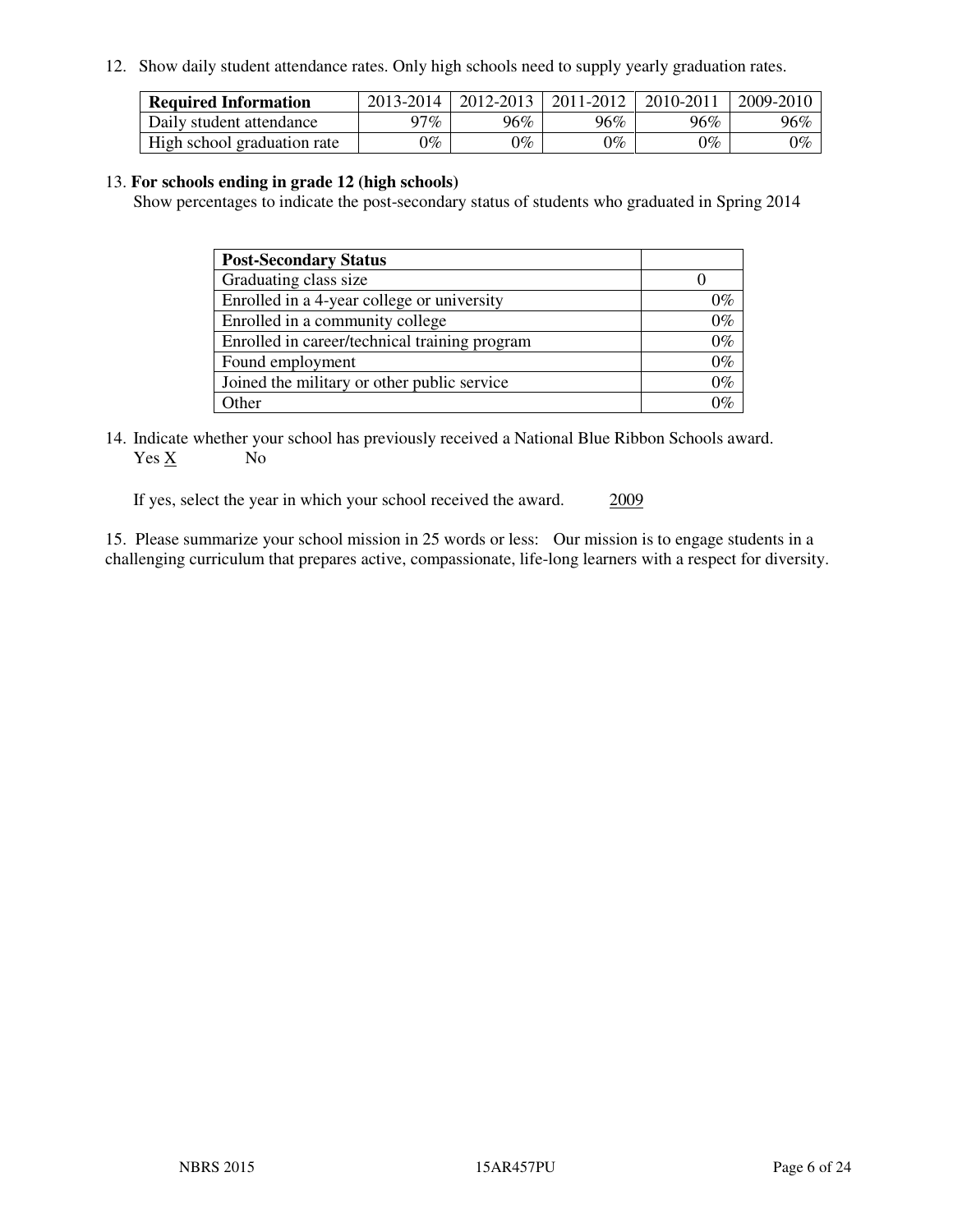# **PART III – SUMMARY**

Park IB Magnet School is located in historic Hot Springs, Arkansas. Hot Springs lies in the shadows of the Ouachita Mountains and draws tourists to enjoy its bath houses filled with therapeutic water from natural hot springs. Hot Springs serves as one of Arkansas' artistic and cultural centers with several well known museums and art centers. The city is home to Hot Springs National Park, the second national park in the United States.

Park is one of four elementary schools within the Hot Springs School District, with an enrollment of approximately 3700 students. Park is the smallest elementary magnet school in the Hot Springs School District, with about 270 students. The Hot Springs School District's ethnic make-up is approximately 38% African American, 17% Hispanic, 39% Caucasian, and 6% other. About 83% of the student population receives free/reduced lunch. The district is completely surrounded by six public and seven private, predominately Caucasian, school districts. The state's School Choice Act has allowed parents in Garland County to cross districts and choose the district they decide is best for their child. As a result of its academic rigor and international curriculum, Park draws approximately 20% of its students from the surrounding public and private schools. Although we do not have a selection process, the principal meets with each new family to explain the discipline and commitment required for students to be successful here at Park IB Magnet.

Park was the first authorized International Baccalaureate Primary Years Program (IB PYP) school in the state of Arkansas. It is currently one of only four IB PYP schools. In addition, Park has been recognized as an AdvancED Accredited school. Park is very proud to consistently rank in the top percentage of schools in the state on the state Benchmark exam. Park has been recognized as the number one elementary school in the state for the past two consecutive years (2012-2013, 2013-2014), as a result of its high-achieving scores. In 2014, third/fourth grade scored 100% advanced/proficient in math and scored 99% advanced/proficient in literacy. Park has also been named an Exemplary School for two years by the Arkansas Department of Education. Currently Park is ranked first out of 569 elementary schools by the Office of Educational Policy in the state of Arkansas.

Park is committed to engaging students in a rigorous and challenging curriculum that develops compassionate, knowledgeable, life-long learners who are empowered to create a more peaceful world through an understanding and respect of cultural diversity.

When students enter our building they enter a world where learning through inquiry is the focus of all that is done. Students at Park enter with a smile and are greeted with a smile. Students are treated with respect and their thoughts and opinions are a valuable part of their school day. Upon entering the building one cannot help but notice the student work proudly displayed throughout the building. The walls of the building are set up to allow visitors to see student learning and to provide a visual communication of the skills and learning engagements being addressed within the units of inquiry.

Park is dedicated to the development and education of the whole child. We have implemented several new initiatives and programs, such as Positive Behavior Intervention Supports (PBIS), No Place for Hate, and The Leadership and Learning Center model for school-based data teams. We have also partnered with Arkansas Learning Through the Arts to expose our students to the arts through literacy and arts instruction in the classroom. Our students have had the opportunity to learn from Arkansas artists the art of spoken poetry, folk music and songwriting, pottery, and African drumming. We have also added archery to our physical education classes and GoNoodle brain breaks to our classroom curriculum.

The addition of the data team process has been one of the biggest indicators of our success. Each week, our teachers meet for an hour in grade level data teams. The data teams provide a structure for the teachers to specifically identify areas of student need and collaboratively decide on the best instructional approach in response to those needs. This structure has allowed our teachers to break down the mindset of "close my classroom door and teach" and create instead truly collaborative, transparent teams of educators who continuously reflect on and improve their practice.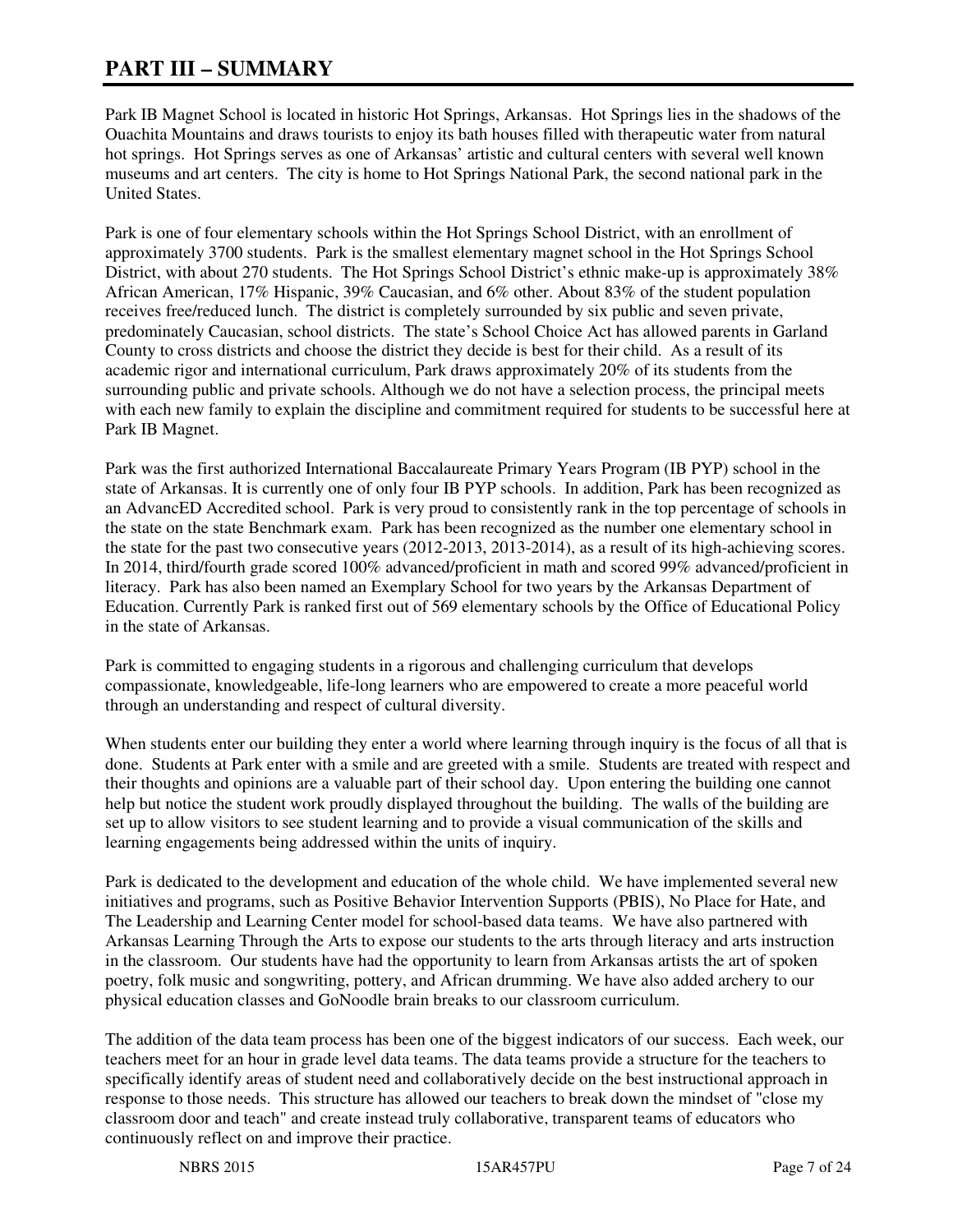Opportunities for student action are encouraged at Park. Students are taught to reflect upon what they have learned, choose a way that they can make the world a better place because of that learning, and take action. Many student-initiated service learning projects are embarked upon and carried out by students at all grade levels.

Park was honored to receive the Blue Ribbon Award in 2009 from the National Blue Ribbon Schools Program. We are the only recipient of this award in our county of seven school districts so receiving this award spotlighted our district in a positive way in our county. Our district has been positively impacted after receiving this award because our Central Office staff has asked our teachers and staff to provide professional development of best practices for the other schools in our district. This has provided an opportunity to collaborate with other teachers in our district for curriculum meetings and alignment. In turn, this has brought a cohesiveness and spirit of collaboration to our district. It has also opened the door for us to share our best practices with other school districts in Arkansas, along with those of surrounding states.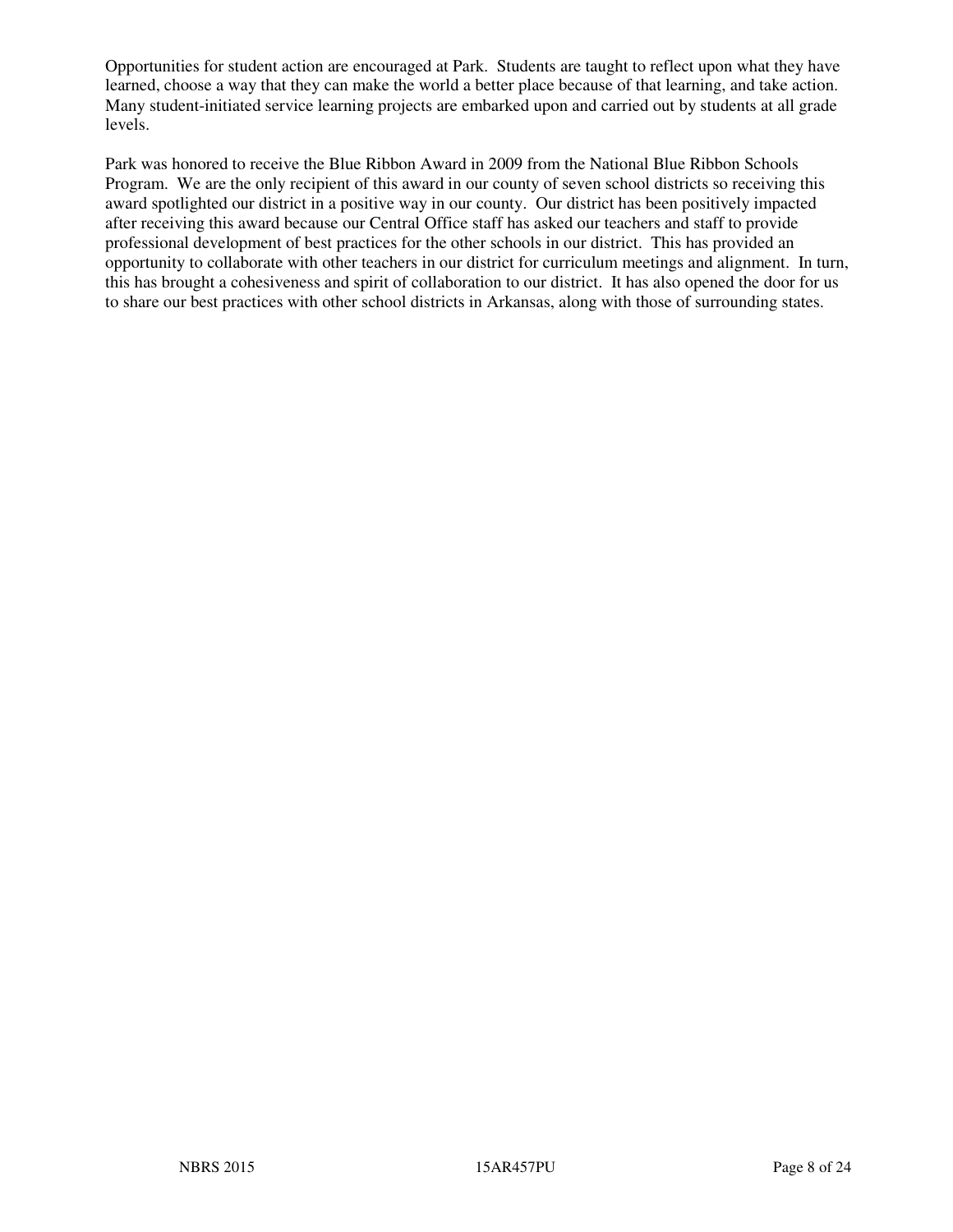# **1. Core Curriculum:**

Through rigorous, comprehensive and balanced curricula coupled with challenging assessments, Park IB Magnet School strives to develop individual talents of young people and teach them to relate the experience of the classroom to realities of the world. Beyond intellectual rigor and high academic standards, strong emphasis is placed on the ideals of global awareness, as well as understanding and responsible citizenship. Students will become critical and compassionate thinkers, lifelong learners and informed participants in local and world affairs, conscious of the shared humanity that binds all people together while respecting the variety of cultures and attitudes that make for the richness of life.

Inquiry-based teaching is the main method of delivery that teachers use in their classrooms. We believe that the inquiry-based approach to teaching and learning provides a curriculum that is student-driven, engaging, challenging, relevant and significant. This approach emphasizes the active construction of meaning and moves the teacher beyond an emphasis of just covering the skills and standards but taking students to a deeper level of understanding.

The Common Core State Standards (CCSS), along with Science and Social Studies state frameworks are aligned into a Program of Inquiry (POI) consisting of six transdisciplinary units of inquiry at each grade level. These units embed the core curriculum areas - language arts, math, social studies, and science. The writing of the units of inquiry is a collaborative effort among teachers, specialists and administrators to ensure that the units incorporate CCSS, state frameworks, and subject disciplines. At our school, teachers meet in grade level teams each week with the PYP Curriculum Coordinator to design relevant learning engagements and authentic formative and summative assessments within the units of inquiry. Each unit of inquiry has a concept-based central idea or an enduring understanding that guides the inquiry, authentic formative and summative assessments and meaningful learning engagements.

The CCSS ELA standards are infused into the units of inquiry. Our literacy instruction is characterized by a balance of direct explicit instruction with inquiry learning; a gradual release approach from modeling and direct explanation to self-regulation; a focus on higher order thinking skills, providing continuous opportunities for students to read and write across all disciplines; and use of a variety of high quality literature and nonfiction materials.

The core reading instruction at Park IB is Comprehensive Literacy. This methodology was chosen based on our firm belief that we have an obligation to ensure that all students achieve at their highest potential, keep a strict academic focus, and maintain active engagement. Comprehensive Literacy requires teachers to develop a depth of understanding of the reading process, learning theory, and brain-based instructional practices. Through frequent monitoring of student learning, teachers reflect on instruction to determine necessary adjustments. This method is student-centered, using the workshop approach to better meet students' needs through mainly small-group instruction.

The CCSS Math standards are infused within the units of inquiry using Math Investigations, an inquiry based math program and Cognitively Guided Instruction (CGI). With the adoption of the CCSS, our school believed that Math Investigations was not fully meeting the rigorous standards and developing the critical thinking skills that the CCSS expect, so we added CGI to our math curriculum. CGI is an approach to teaching math that builds on students' natural problem-solving strategies. It shows how our students think about math and allows the teacher to correct any misconceptions the students may have and further develop their problem-solving strategies. CGI has been an integral part of our students deepening their understanding of math concepts. The students have developed critical-thinking skills using the CGI method to explain not only the "how" but the "why" when solving math problems.

Social studies standards based on the Arkansas state frameworks are embedded into the units of inquiry. Trade books and various instructional materials and supplies are purchased to support, extend, and enrich the units of inquiry. There is also a focus on providing resources that help the students make global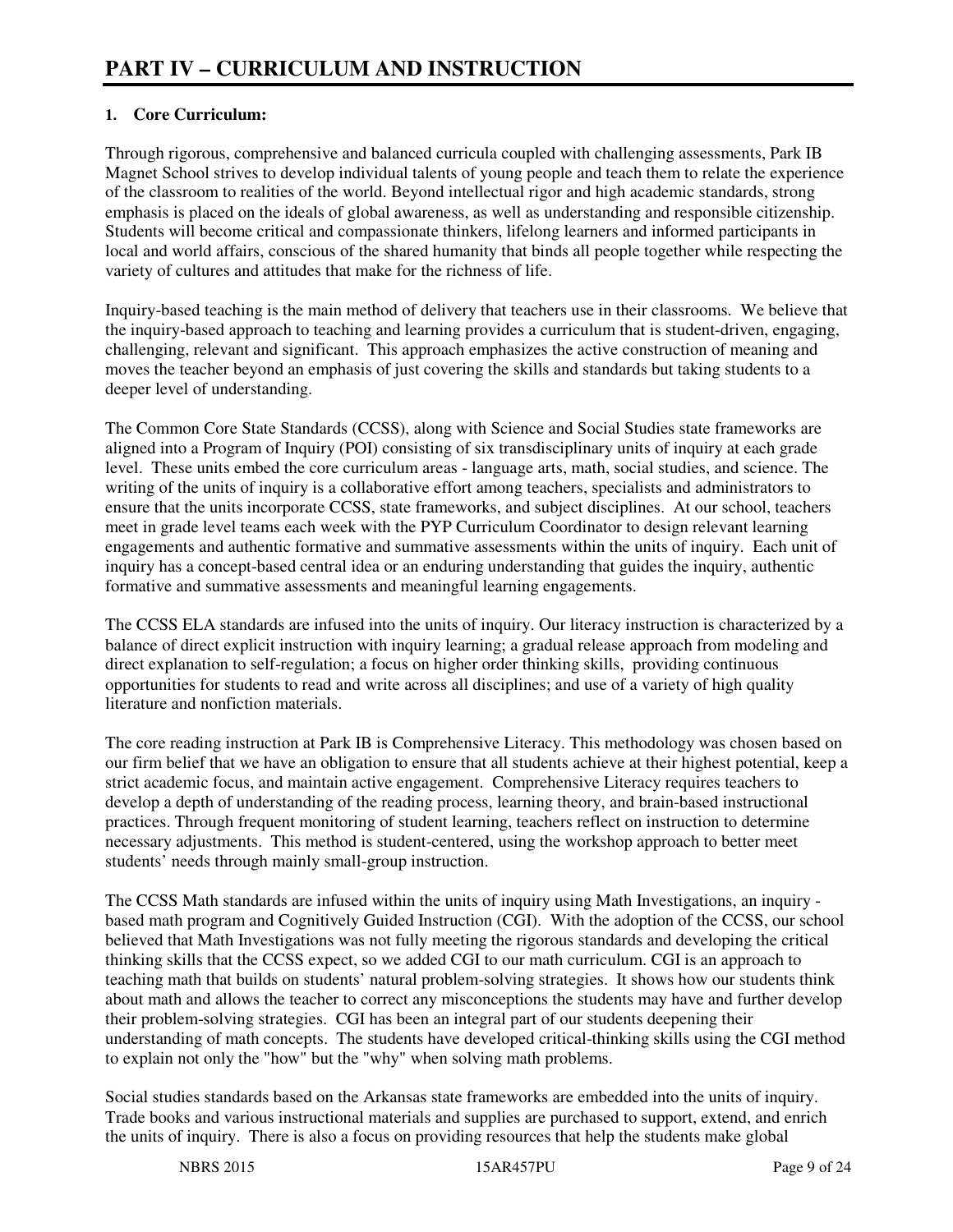connections to their learning.

Science standards based on the Arkansas state frameworks are also embedded into the units of inquiry with an emphasis on STEM integration. Again, trade books and various instructional materials and supplies are purchased to support, extend, and enrich the units of inquiry. A focus on hands-on experiences such as composting, gardening, hatching chicks, recycling and several scientific investigations and experiments encourage students to think critically, solve problems, and make real world connections.

# **2. Other Curriculum Areas:**

The mission at Park is to provide students with the skills necessary to compete in the global society of the 21st century. It is for that reason that technology is infused throughout the curriculum at Park. Technology is utilized daily at every grade level and students have many different forms of technology readily available for their use. Technology is evident in the classrooms and integrated throughout the units of inquiry in all subject disciplines. Our third and fourth grade classrooms are 1:1 with each student having an iPad while our K-2 students have one iPad to every 2-3 students. Each teacher also has been given an iPad and Chromebook to use each day in the classroom to support instruction and to take home for further planning. A classroom set of 30 Chromebooks is also available for classes to check out. Each classroom has four desktop computers for student use. Each classroom is equipped with a Promethean interactive whiteboard and ELMO document camera. The school has a technology lab that is taught by a certified technology teacher. Students learn how to research using the internet, use word processing software in various ways and how to present the concepts and skills they are learning using multimedia. Students are also taught several Web 2.0 applications. Students begin to learn PowerPoint and Microsoft Paint in kindergarten and their skills increase as they advance in age. In kindergarten, students learn to create a slide on PowerPoint and how to insert text and make basic modifications to the slide. By fourth grade, the students have learned how to create an entire presentation complete with movie and sounds. Students also learn how to use Photostory and MovieMaker, and how to blog about various topics such as literature and global issues. The students use their iPads for differentiation, remediation, and enrichment. Students have used their iPads to create photo essays of field trips by downloading pictures and adding text to applications such as PicCollage. They have also used the iPads and QR Code applications to gather information and learn about new concepts. The students use various iPad applications to demonstrate their understanding of concepts learned and have combined several applications for this purpose through app–smashing.

In addition to the multicultural units of inquiry studied at each grade level, all students enrolled at Park participate in a variety of special classes. All students attend a total of 90 minutes of Spanish classes a week in which they learn to converse and understand the Spanish language. Students also learn about the culture of many Spanish speaking countries and learn to appreciate Spanish celebrations such as Day of the Dead and the Quinceanara. Our school also has an after school Spanish club which focuses on sharing the Spanish culture with the community and meeting the needs of our community through service projects. All students attend art classes for an hour a week. Art class is taught by a certified art teacher and permits students to enhance and project their creative sides. Students learn about and create several different art forms. Art history is also included as the students learn about important artists and time periods. Student work is displayed throughout the building and has been displayed in local galleries in the city of Hot Springs and entered into several art competitions. The students' art is also displayed in an online gallery, artsonia.com. Forty-five minutes each week of music classes allow all students to learn to play rhythm instruments, sing songs and study a variety of famous musicians. The students engage in musical appreciation, culture and craft. Sixty minutes per week of physical education classes teach students the importance of fitness, exercise and nutrition. All students learn the basics of several different sports along with the importance of displaying positive sportsmanship. Park has started an archery team after school that competes locally with other schools. The media center is always open to students and is set up to be a research center well equipped with computers, reference materials, and a knowledgeable media specialist available to assist students as they are conducting research. The single-subject specialist teachers work collaboratively with the classroom teachers and PYP coordinator to integrate their disciplines into the classroom units of inquiry, whenever possible, to create a transdisciplinary approach to teaching and learning.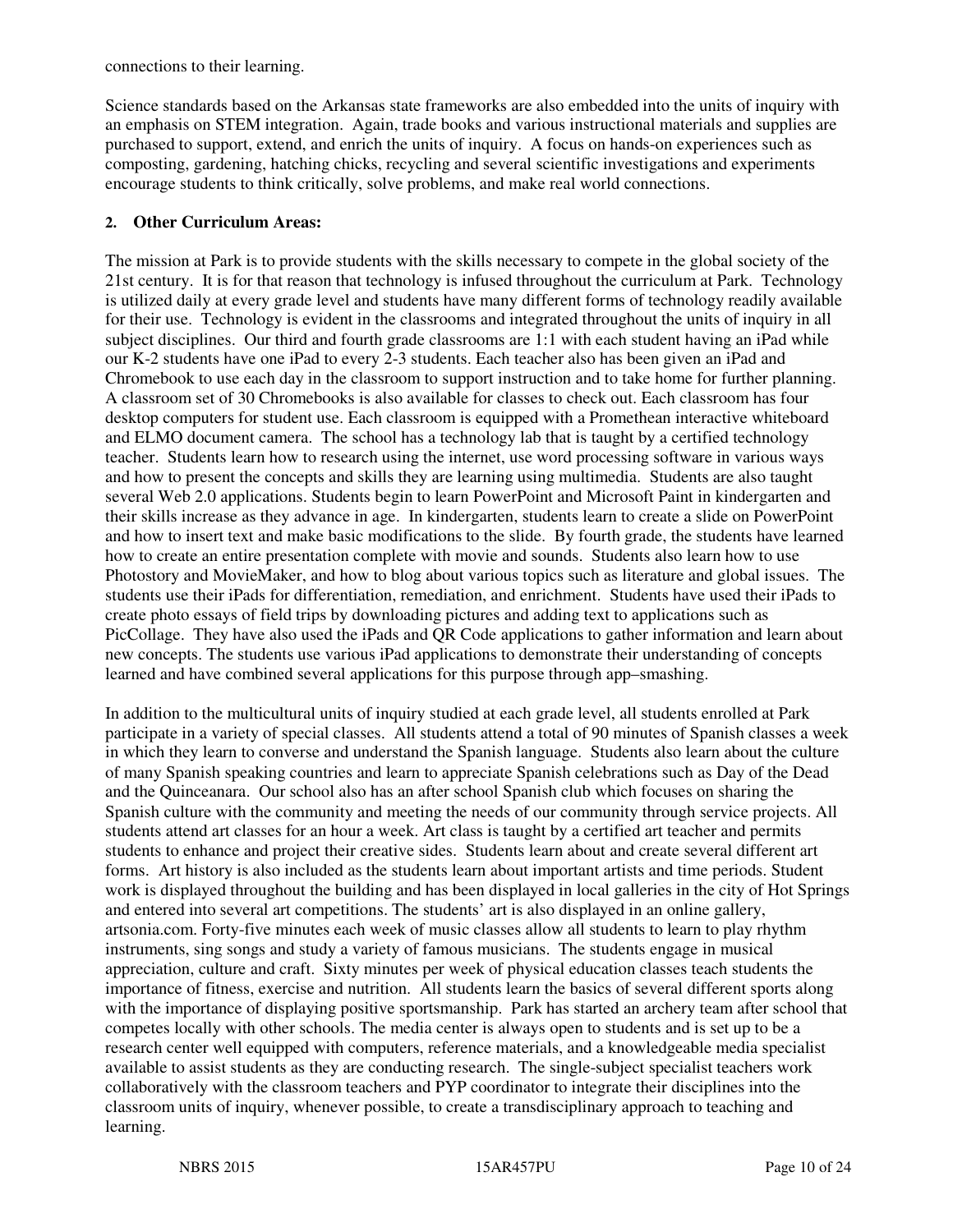#### **3. Instructional Methods and Interventions:**

Our classroom teachers meet the needs of our students by using pre/post, formative, and diagnostic assessments and providing differentiation for all students. This informs the instruction and determines the differentiation the teacher will employ to meet the students' needs.

Through the units of inquiry taught at each grade level, the instruction at Park is differentiated to provide each student with an opportunity to work at a challenging level. All students in a classroom work under the same central idea; however, through the student questions that are formulated during the unit of inquiry, student learning becomes individualized to meet each child's needs, interests, and academic levels. Allowing student choice provides students the opportunity to present the ideas learned in a way that is best suited to that particular student and learning style. As long as students meet the assessment criteria, they are free to present their learning in any way they see fit, such as creating a multimedia product, making a poster, performing a skit or play, writing a report, or choosing to present the information orally. The assessment criterion is decided upon collaboratively by the teacher and students as the assessment rubrics/checklists are being generated. Student choice is very evident in the student work displayed in the hallways as you see learning presented in various forms and mediums.

Our school is not structured to meet the needs of the academically-challenged learner outside of the classroom because we are not staffed with intervention or special-education teachers. All remediation support comes from the classroom teacher. Our teachers have high-expectations for all students and even our lowest students rise to the challenge. The teacher meets the needs of these students though scaffolding, and individual and/or small group instruction. The use of technology is another strategy the teacher uses to differentiate instruction and meet the needs of all learners in the classroom.

Our grade level data teams have become an integral part of meeting the needs of our students. Data teams provide teachers the opportunity to meet weekly analyzing where our students are, what instructional strategies they can incorporate into their teaching, and determining if students are making growth. This allows the teacher to differentiate teaching and learning for the students and to individualize their instruction to meet them where they are, moving them along the path to success.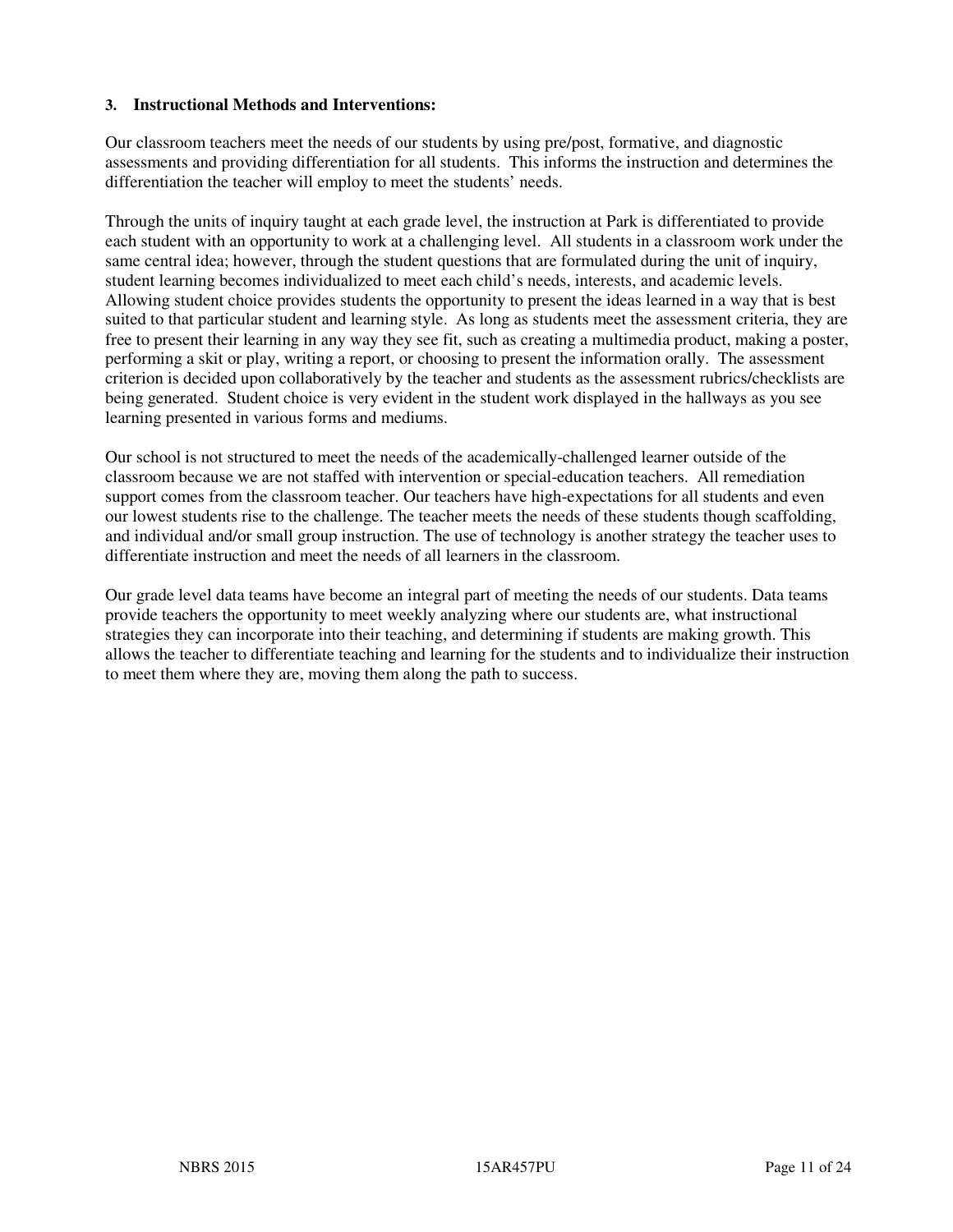#### **1. Assessment Results Narrative Summary:**

The Augmented Benchmark Exam is a norm-referenced and criterion-referenced assessment used to measure student success in reading, mathematics, language, and vocabulary. Achievement levels for the norm-referenced test gives us the national percentile rank. Student achievement levels of performance for the Augmented Benchmark Exam are advanced, proficient, basic, and below basic. Students scoring above the 50th percentile are meeting the state's proficiency levels of advanced or proficient.

Using the cut scores from the State of Arkansas, students performing below the 50th percentile are identified as needing additional support. Those students receive an Academic Improvement Plan (AIP) in math and/or literacy. This is a detailed plan of remediation and strategies that addresses each area of student deficiency.

Our scores have been consistently high, so we as a staff decided to challenge ourselves to raise the bar and target raising our advanced scores

Upon disaggregating the Benchmark data for third grade, trends over the last five years show growth in reading for advanced was a gain of 17%, while growth in math for advanced was a gain of 4%.

Fourth grade scores remained 100% all five years in both math and literacy. Our growth in reading for advanced was a gain of 5%, while growth in math for advanced was 3%.

Park's literacy scores for 3rd grade show growth in three sub-groups for advanced: 9% Free and Reduced, 7% African American, and 24% Caucasian. Math reflects growth in two of the three sub-groups with 14% Free and Reduced and 11% Caucasian. While African American scores remained at 100% for proficient/advanced combined during the five-year span, advanced scores dropped from 70% to 56%.

Literacy scores for 4th grade reflected growth in all three sub-groups for advanced: 3% Free and Reduced and 7% Caucasian, and African American remained at 100%. The African American sub-group experienced a severe drop of 50% in 2010-2011 but has rebounded back to 100%. Math scores also show growth over the five years: 10% Free and Reduced, 33% African American and 4% Caucasian.

These results are attributed to using data to drive our instruction and the commitment of our teachers to do what is best for students. It is only through our data teams, small group interventions, before and after school tutoring, parent nights, common planning time for IB, data teams and PLC's that we see such amazing results.

#### **2. Assessment for Instruction and Learning and Sharing Assessment Results:**

Park utilizes assessments, both formally and informally, to monitor student progress and to inform instruction. Data is collected from our State Augmented Benchmark Assessment, IOWA Test of Basic Skills (ITBS), Measures of Academic Progress (MAP), Direct Reading Assessment (DRA), The Learning Institute (TLI) as well as anecdotal notes, checklists, rubrics and running records. Our grade-level data teams follow a six-step process: collect and chart data; analyze data and prioritize needs; set, review and revise incremental SMART goals; select common instructional strategies; determine results indicators; monitor and evaluate results. Following this process with fidelity has taken our classroom instruction and student achievement to new levels.

Park is committed to prompt and regular feedback to students, parents, and community of student performance. Parents' access to their child's grades is provided through eSchool+, a web-based reporting system. Grade reports are provided to the parents at interim and the end of each nine-weeks grading period. Two student-led parent/teacher conferences a year are conducted to inform parents of their child's progress. Teachers are in constant contact with parents regarding their child's progress and, if needed, together form a plan to help the student meet their academic goals. A portfolio of student work and assessments informs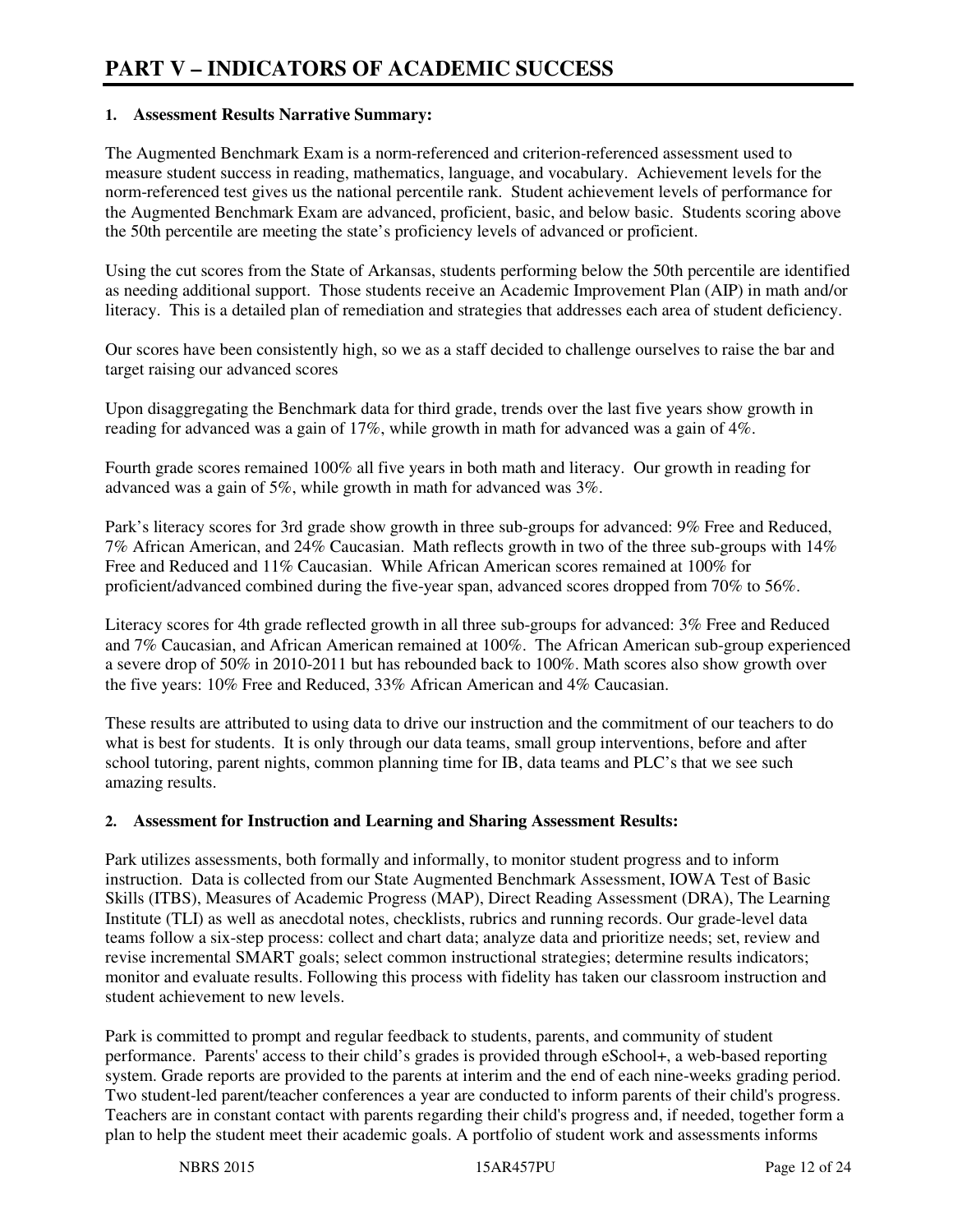parents of student performance and growth. Although parents receive assessment data from a variety of sources with detailed instructions on how to interpret the results, parents are encouraged to seek any needed clarification from the teachers, school counselor, or administration.

The school's performance is provided to parents and the community through an annual State of the School Address. Results are published on the Arkansas Department of Education's website and a report of individual student and overall school performance is mailed to parents of all public school students in the state every year.

Park's commitment to data-driven instruction has been the driving force of school improvement decisions for the past four years.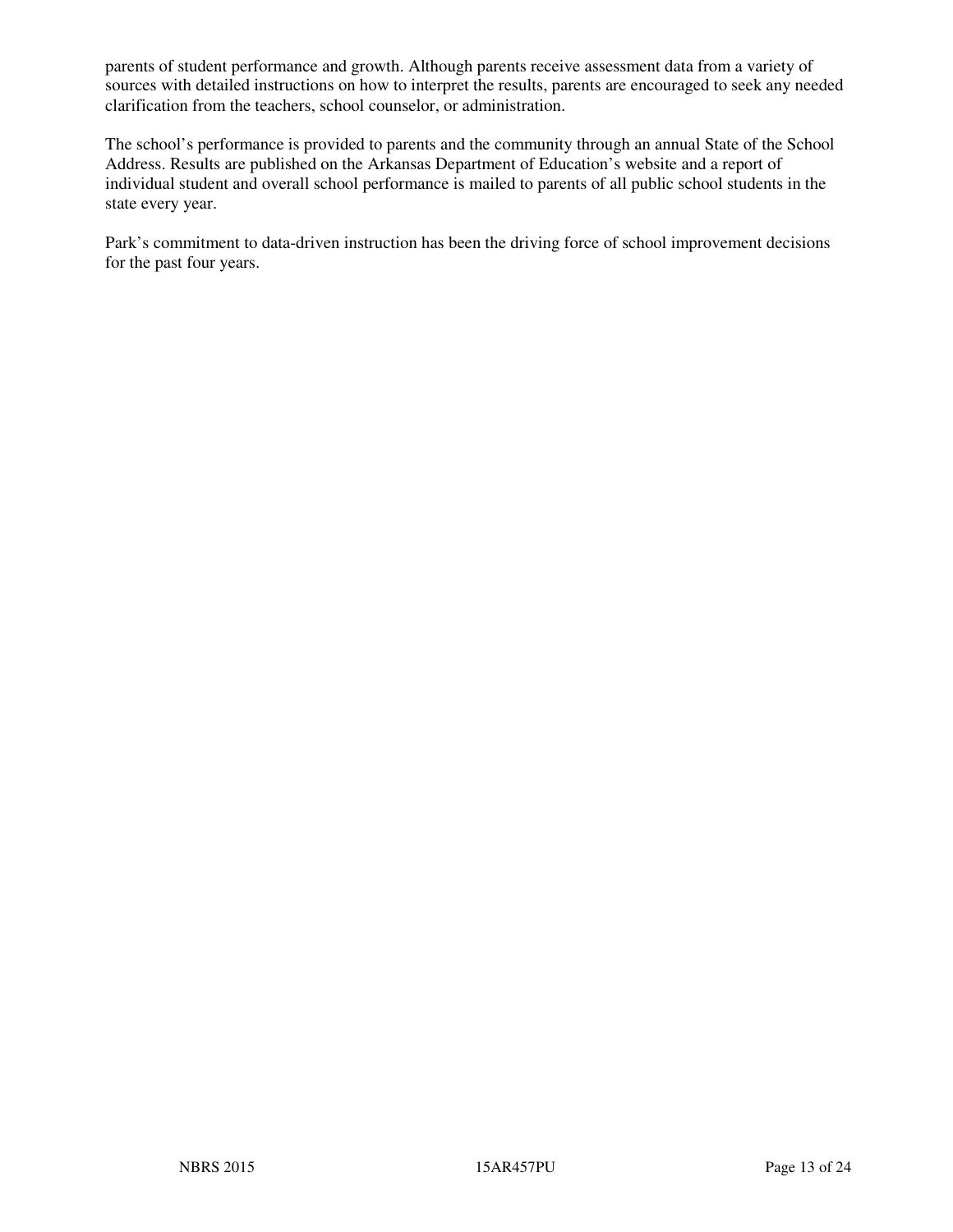# **1. School Climate/Culture**

It is strongly believed by Park's staff, parents, and students that the success the school has enjoyed over the years is a direct result of high expectations, developing a rigorous and challenging curriculum through inquiry, and embracing parent involvement, all while caring for the whole child.

Park has a Consolidated School Health Team that supports the development of the academic, emotional, and physical needs of the whole child. Our teachers have been trained and refer a student if they see a need. This team meets weekly to discuss and act on any area that could prevent a child from learning. Through this team, we have enlisted the help of many in the community by assisting families with clothing, food, medical and utility needs. It is also through this team that referrals are made to our school-based mental health teams.

Our guidance counselor meets with small groups of students throughout the year giving them a chance to talk to other students in similar situations. The Banana Splits are for those whose parents are separated or divorced, New Kids on the Block are for students new to our school, and Friends are for those that are having trouble getting along with their peers. She also teaches classroom lessons that promote the social and emotional well-being of our students. Park has also offered evening parenting classes of Love and Logic and Parenting the Strong-Willed Child.

Park participates in the Positive Behavior Interventions and Supports (PBIS) program. Through this program, Park students are given a voice to help develop a matrix of rules and procedures for the common areas in our building. This matrix provides a common framework of expectations for all students. Students are rewarded with a celebration for positive decision making at the end of each quarter. Lights on learning was initiated to alleviate tardies in a positive way. This initiative showed a positive impact on our student attendance.

Park staff is like a family. They are supportive of each other and have developed friendships in and out of school. A majority of Park's teachers have been here several years and have a vested interest in this school and the IB Program. There is very little turnover with this staff. Our teachers are surveyed several times a year to insure their needs are being met. The staff enjoys time built into their schedules to collaborate both vertically and horizontally, building community with other schools. In an effort to create a positive environment, the teachers are often treated to a Starbuck's coffee cart, a Sonic drink, or their favorite candy bar to show our appreciation.

# **2. Engaging Families and Community**

At Park IB Magnet, we believe one of the key components for student success is effective communication and engagement between students, parents, and community. We provide a variety of opportunities for involvement through our Parent Teacher Organization and other school sponsored events, such as family movie night and spring carnival. With the funds raised through these events, the PTO has generously supported our school.

To improve student performance, parents have computer access to their individual, password-protected Home Access Center (HAC) account in eSchool, which enables the parents to view their child's grades in all subject areas. Agenda books are sent home daily and Communication Folders are sent home each Tuesday as a means to keep families informed of academic and behavioral progress. A school-wide newsletter as well as classroom newsletters are sent home weekly. We use an automated phone system for important messages, voice and text, to reach all parents. Most of our faculty uses Instagram and Twitter to provide parents a snapshot of student learning during the day, homework, and special event reminders. Four honor assemblies are held each school year to reward academic achievement.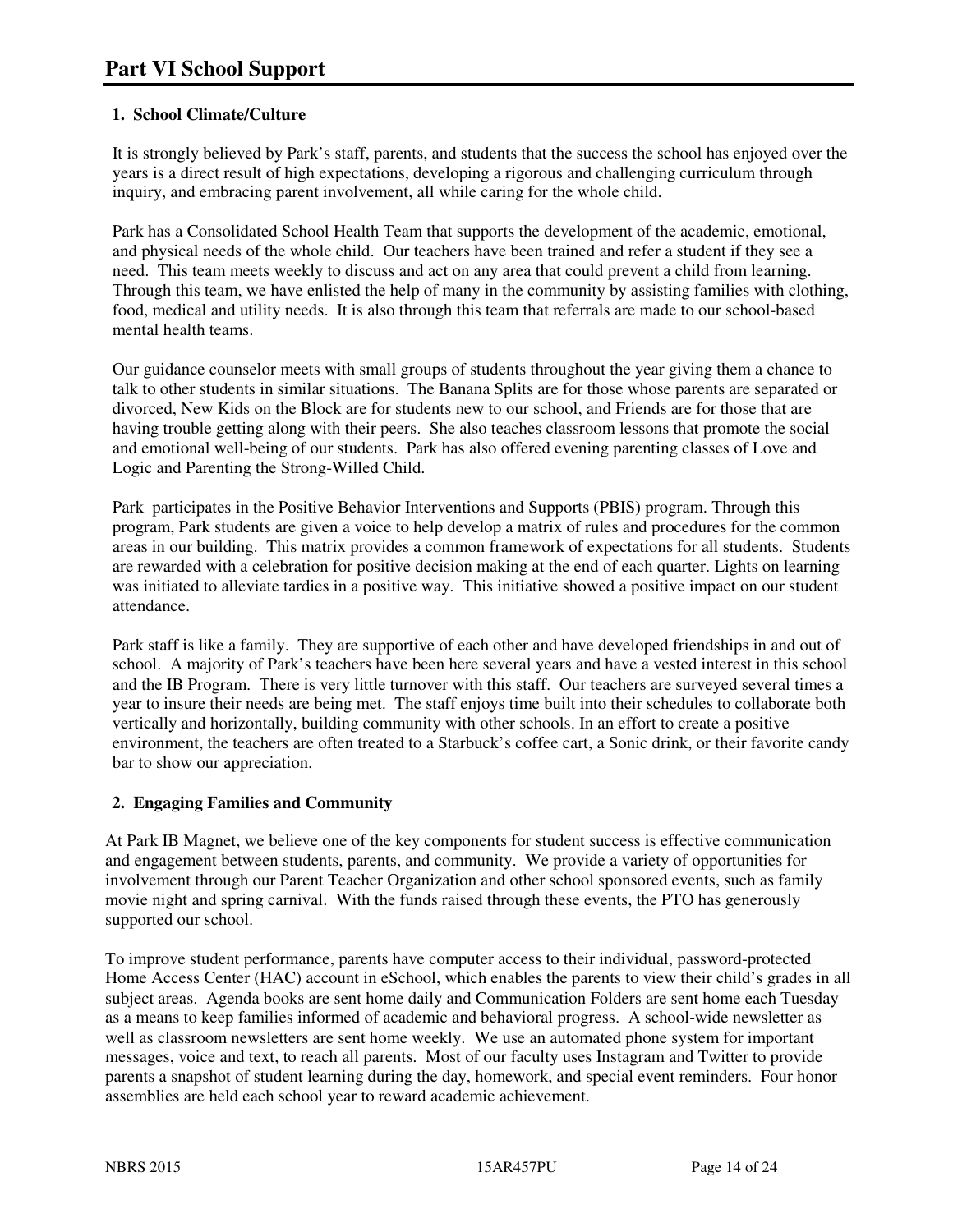We begin each year with an Open House inviting students and parents to come meet their teacher and visit their classroom to eliminate any first day jitters. Each grade level hosts Parent Learning Nights. We use this time to inform parents what we are teaching the students. These collaborative sessions include technology, math, literacy, instructional strategies, and test taking strategies and are very well attended.

We have reached out to our community to support our curriculum by bringing in guest speakers on topics such as government, laws, weather, careers, global issues and digital citizenship.

You will always find parent volunteers in our building helping with reading and writing in the classroom, working stations on field day, as well as PBIS celebrations. Our parents provide snacks in the teachers' lounge, attend parent luncheons with their children, and organize our book fair. Our district recognizes our parents by hosting a volunteer reception in their honor.

Park provides opportunities for volunteers and community to work together. Our counselor works with parents, local businesses and community agencies to help meet the needs of our students and families through backpacks filled with food, providing shoes and clothing, as well as food and toys for the holidays. It is our belief, meeting our students emotional and physical needs leads to student achievement.

#### **3. Professional Development**

Park takes a proactive and intentional approach to professional development. We believe it should be ongoing, frequent, relevant, specific and timely. We make decisions based on student/ teacher needs, curriculum/technology demands, International Baccalaureate Organization (IB) requirements , and district/state-mandated initiatives.

Our teachers are highly trained in best practices developed by the implementation of the Primary Years Program and standards set forth by the IB which requires all staff to have Category 1 training which provides an introduction to the Primary Years Program curriculum model. The IB expects the school to provide further opportunities for staff to attend IB-recognized professional development activities as evidence of its ongoing commitment to professional development and in support of the continuing implementation of the program.

Arkansas requires educators to complete a minimum of 60 hours of professional development each year. Park teachers are committed to personal and professional growth. They believe it is directly correlated to student achievement going above and beyond what is required.

Literacy professional development includes Daily 5, Early Learning Literacy in Arkansas (ELLA), Effective Literacy, and Comprehensive Literacy. As teachers have expressed interest and need, we have providing training in close reading, questioning, inquiry, Depth of Knowledge, and Lucy Calkins writing program. This training has supported our commitment to using best practices in the classroom.

Training in Cognitively Guided Instruction (CGI) has strengthened math instruction in the classroom. CGI has helped teachers understand students' mathematical thinking and processing, extend their thinking, and explore different strategies for problem-solving.

Park teachers and staff have had the opportunity to visit other schools, attend local training provided by our district and cooperative education center, travel out-of-state for nationally-recognized professional development conferences, participate in book studies, view videos and webinars, and provide professional development to other educators in our district and beyond. Our principal arranged a surprise session of professional development at her home and modeled best practices for the staff. The first day of school, teachers were using those same practices with their students.

As a result of the adoption of Common Core State Standards and the Teacher Excellence Support System (TESS), Park staff has received extensive training on these two initiatives for the past five-years.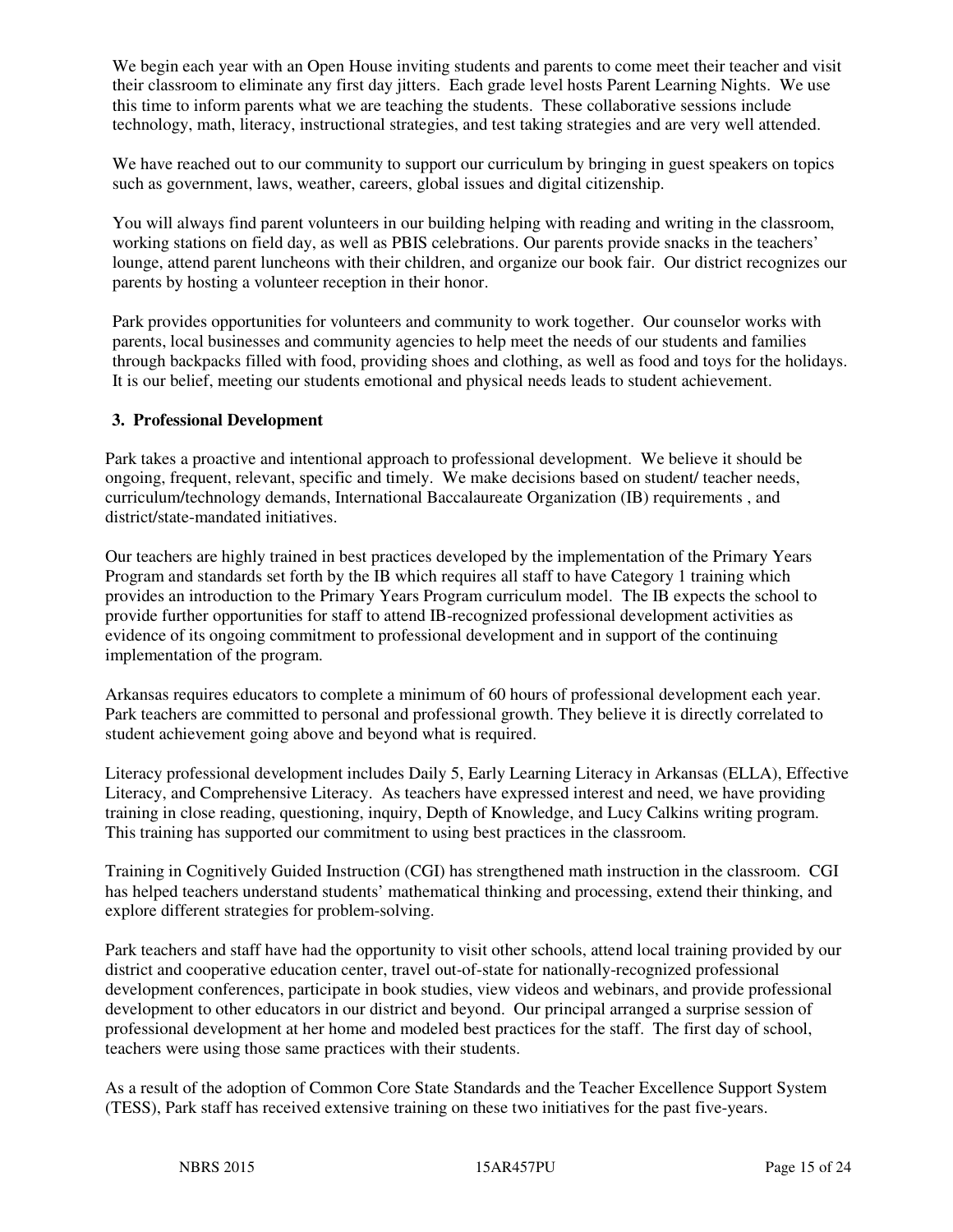Our school continues to look for opportunities to grow and develop our teachers professionally by making professional development a priority. Park develops a five-year plan to support teachers' instructional practices that promotes student achievement.

#### **4. School Leadership**

At Park Magnet, our philosophy is grounded with a teamwork approach to success. We are a small staff that has high expectations for our students, parents, as well as ourselves. Administration, teachers and staff embrace a hands-on approach, doing what is necessary to get the job done, ensuring a safe and healthy environment, communicating with families and community, ensuring that instructional practices meet the needs of all students. All decisions are based on what is best for Park students, thus ensuring student success.

Park's leadership consists of the principal and a core curriculum leadership team comprised of the International Baccalaureate Primary Years Program (IB PYP) Coordinator, guidance counselor and our Parent Involvement Coordinator. This team collaborates on a regular basis to support and implement school based decisions. Leadership at Park is a shared responsibility. Park's leadership team values input from all stakeholders and seeks feedback throughout the year by surveying parents, students, and staff. Although state frameworks guide us, the leadership team encourages teachers to be risk-takers and step outside of the box trying new ideas while inviting peers into their classroom to share practices that are facilitating student success.

In addition to acting as the instructional leader, supervising and evaluating the teaching staff, the principal serves as the head of the core curriculum leadership team and fosters a professional climate of respect, rapport, and teamwork. Leading by example, she attends and collaborates with data teams, IB Planner meetings, and PLC's at each grade level. She is a communicator, encouraging and supporting staff through weekly newsletters. There is an open door policy where students, parents, and staff share their celebrations and concerns.

Park Magnet considers itself a family with parents, teachers, students and community members. This is evident in the participation and attendance of various activities and events such as Student-led Conferences, 4th Grade Exhibition, Talent Show and Musical performances. We believe all stakeholders are active participants in the ownership of student success.

Building relationships is a high priority at Park. Kindergarten students eagerly line up to read their writing journals to the principal daily. Students love to share their writing and hear their principal tell them, "It makes my heart sing!" Her very favorite part of her job is being in the classrooms watching teachers teach and facilitate, while students inquire and learn. It doesn't get any better than that! It is these things that impact the success of our school.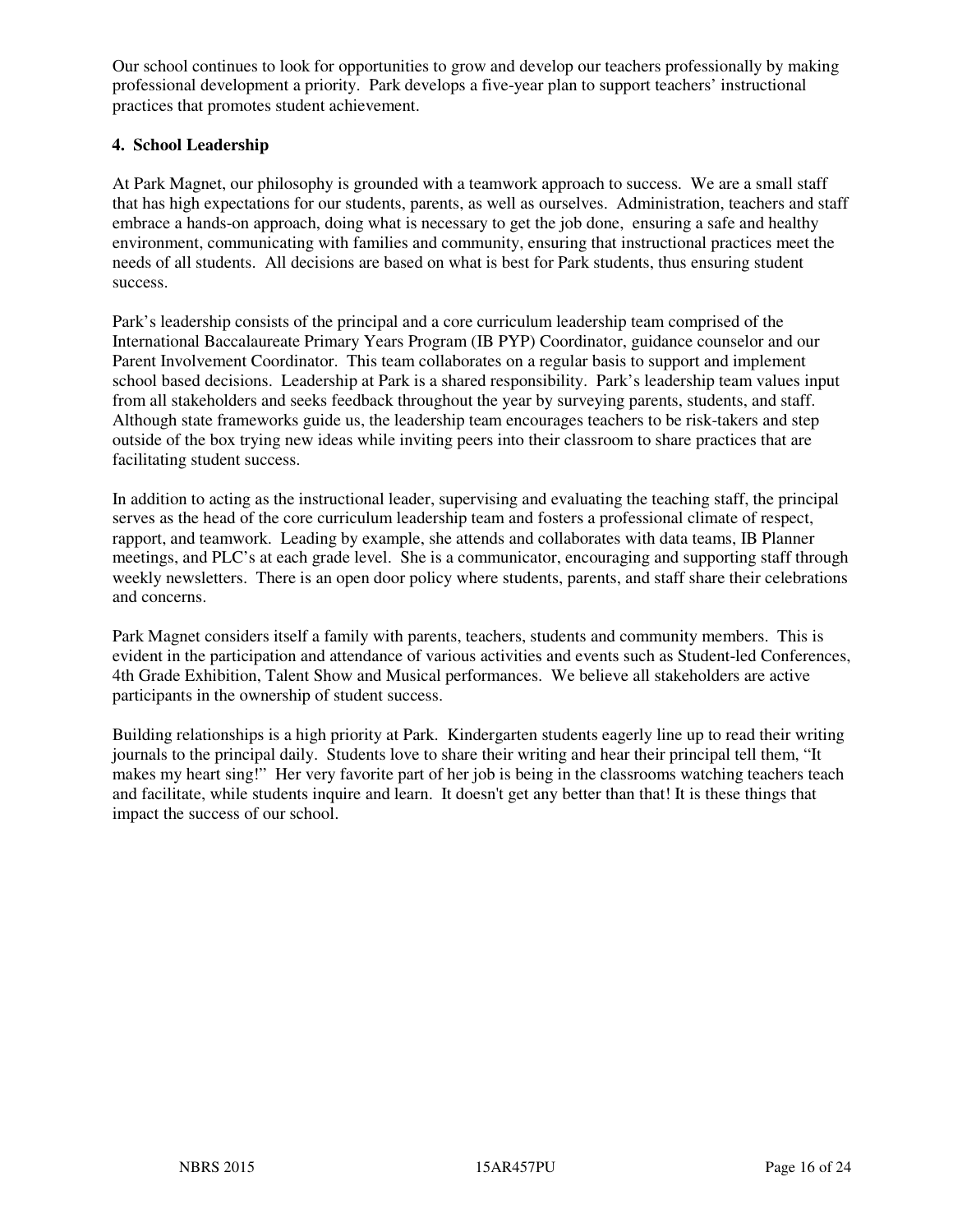# **STATE CRITERION--REFERENCED TESTS**

| <b>Subject:</b> Math                                        | <b>Test:</b> Augmented Benchmark Examination |
|-------------------------------------------------------------|----------------------------------------------|
| <b>All Students Tested/Grade: 3</b>                         | <b>Edition/Publication Year: 2014</b>        |
| <b>Publisher:</b> Arkansas Comprehensive Testing Assessment |                                              |
| and Accountability Program                                  |                                              |

| School Year                                    | 2013-2014      | 2012-2013      | 2011-2012      | 2010-2011    | 2009-2010      |
|------------------------------------------------|----------------|----------------|----------------|--------------|----------------|
| Testing month                                  | Apr            | Apr            | Apr            | Apr          | Apr            |
| <b>SCHOOL SCORES*</b>                          |                |                |                |              |                |
| Meets Standard and above                       | 98             | 100            | 100            | 100          | 100            |
| <b>Exceeds Standard</b>                        | 82             | 91             | 84             | 90           | 78             |
| Number of students tested                      | 57             | 45             | 43             | 70           | 36             |
| Percent of total students tested               | 100            | 100            | 100            | 100          | 100            |
| Number of students tested with                 |                |                |                |              |                |
| alternative assessment                         |                |                |                |              |                |
| % of students tested with                      | $\overline{0}$ | $\overline{0}$ | $\overline{0}$ | $\mathbf{0}$ | $\overline{0}$ |
| alternative assessment                         |                |                |                |              |                |
| <b>SUBGROUP SCORES</b>                         |                |                |                |              |                |
| 1. Free and Reduced-Price                      |                |                |                |              |                |
| Meals/Socio-Economic/                          |                |                |                |              |                |
| <b>Disadvantaged Students</b>                  |                |                |                |              |                |
| Meets Standard and above                       | 100            | 100            | 100            | 100          | 95             |
| <b>Exceeds Standard</b>                        | 73             | 90             | 81             | 86           | 58             |
| Number of students tested                      | 33             | 21             | 16             | 29           | 19             |
| 2. Students receiving Special                  |                |                |                |              |                |
| <b>Education</b>                               |                |                |                |              |                |
| Meets Standard and above                       |                |                |                |              |                |
| <b>Exceeds Standard</b>                        |                |                |                |              |                |
| Number of students tested                      |                |                |                |              |                |
| 3. English Language Learner<br><b>Students</b> |                |                |                |              |                |
| Meets Standard and above                       |                |                |                |              |                |
| <b>Exceeds Standard</b>                        |                |                |                |              |                |
| Number of students tested                      |                |                |                |              |                |
| 4. Hispanic or Latino                          |                |                |                |              |                |
| <b>Students</b>                                |                |                |                |              |                |
| Meets Standard and above                       |                |                |                |              |                |
| <b>Exceeds Standard</b>                        |                |                |                |              |                |
| Number of students tested                      |                |                |                |              |                |
| 5. African-American                            |                |                |                |              |                |
| <b>Students</b>                                |                |                |                |              |                |
| Meets Standard and above                       | 100            | 100            | 100            | 100          | 100            |
| <b>Exceeds Standard</b>                        | 56             | 67             | 100            | 86           | 70             |
| Number of students tested                      | 9              | 3              | $\overline{2}$ | $\tau$       | 10             |
| <b>6. Asian Students</b>                       |                |                |                |              |                |
| Meets Standard and above                       |                |                |                |              |                |
| <b>Exceeds Standard</b>                        |                |                |                |              |                |
| Number of students tested                      |                |                |                |              |                |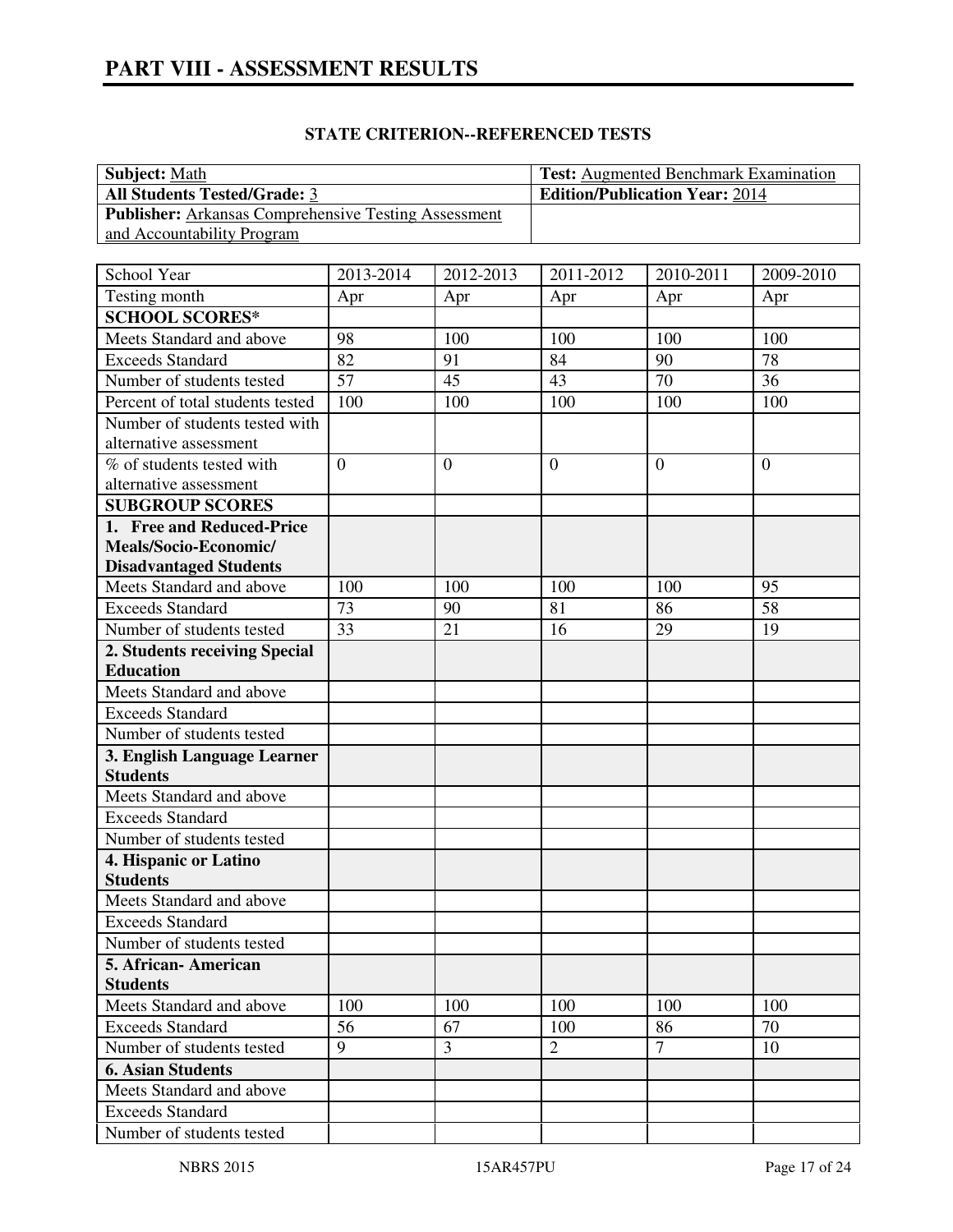| School Year                      | 2013-2014 | 2012-2013 | 2011-2012 | 2010-2011 | 2009-2010 |
|----------------------------------|-----------|-----------|-----------|-----------|-----------|
| 7. American Indian or            |           |           |           |           |           |
| <b>Alaska Native Students</b>    |           |           |           |           |           |
| Meets Standard and above         |           |           |           |           |           |
| <b>Exceeds Standard</b>          |           |           |           |           |           |
| Number of students tested        |           |           |           |           |           |
| 8. Native Hawaiian or other      |           |           |           |           |           |
| <b>Pacific Islander Students</b> |           |           |           |           |           |
| Meets Standard and above         |           |           |           |           |           |
| <b>Exceeds Standard</b>          |           |           |           |           |           |
| Number of students tested        |           |           |           |           |           |
| 9. White Students                |           |           |           |           |           |
| Meets Standard and above         | 100       | 100       | 100       | 100       | 100       |
| <b>Exceeds Standard</b>          | 94        | 92        | 83        | 92        | 83        |
| Number of students tested        | 34        | 37        | 35        | 50        | 24        |
| 10. Two or More Races            |           |           |           |           |           |
| identified Students              |           |           |           |           |           |
| Meets Standard and above         |           |           |           |           |           |
| <b>Exceeds Standard</b>          |           |           |           |           |           |
| Number of students tested        |           |           |           |           |           |
| 11. Other 1: Other 1             |           |           |           |           |           |
| Meets Standard and above         |           |           |           |           |           |
| <b>Exceeds Standard</b>          |           |           |           |           |           |
| Number of students tested        |           |           |           |           |           |
| 12. Other 2: Other 2             |           |           |           |           |           |
| Meets Standard and above         |           |           |           |           |           |
| <b>Exceeds Standard</b>          |           |           |           |           |           |
| Number of students tested        |           |           |           |           |           |
| 13. Other 3: Other 3             |           |           |           |           |           |
| Meets Standard and above         |           |           |           |           |           |
| <b>Exceeds Standard</b>          |           |           |           |           |           |
| Number of students tested        |           |           |           |           |           |

**NOTES:**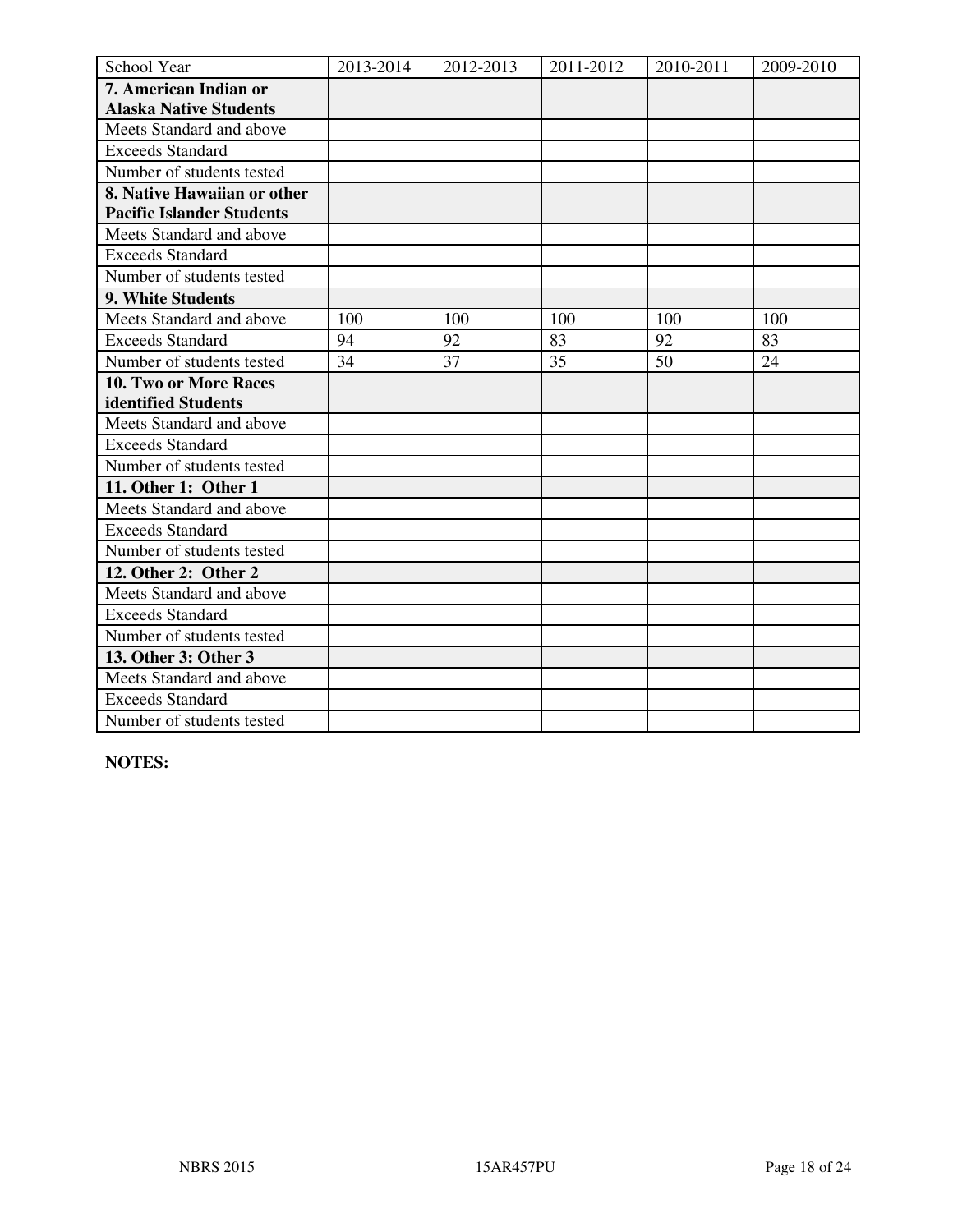# **STATE CRITERION--REFERENCED TESTS**

| <b>Subject: Math</b>                                        | <b>Test:</b> Augmented Benchmark Examination |
|-------------------------------------------------------------|----------------------------------------------|
| <b>All Students Tested/Grade: 4</b>                         | <b>Edition/Publication Year: 2014</b>        |
| <b>Publisher:</b> Arkansas Comprehensive Testing Assessment |                                              |
| and Accountability Program                                  |                                              |

| School Year                                              | 2013-2014      | 2012-2013        | 2011-2012      | 2010-2011 | 2009-2010      |
|----------------------------------------------------------|----------------|------------------|----------------|-----------|----------------|
| Testing month                                            | Apr            | Apr              | Apr            | Apr       | Apr            |
| <b>SCHOOL SCORES*</b>                                    |                |                  |                |           |                |
| Meets Standard and above                                 | 100            | 100              | 98             | 91        | 100            |
| <b>Exceeds Standard</b>                                  | 91             | 98               | 86             | 74        | 88             |
| Number of students tested                                | 44             | 40               | 66             | 46        | 43             |
| Percent of total students tested                         | 100            | 100              | 100            | 100       | 100            |
| Number of students tested with<br>alternative assessment |                |                  |                |           |                |
| % of students tested with<br>alternative assessment      | $\overline{0}$ | $\boldsymbol{0}$ | $\overline{0}$ | $\theta$  | $\overline{0}$ |
| <b>SUBGROUP SCORES</b>                                   |                |                  |                |           |                |
| 1. Free and Reduced-Price                                |                |                  |                |           |                |
| Meals/Socio-Economic/                                    |                |                  |                |           |                |
| <b>Disadvantaged Students</b>                            |                |                  |                |           |                |
| Meets Standard and above                                 | 100            | 100              | 97             | 86        | 93             |
| <b>Exceeds Standard</b>                                  | 90             | 100              | 81             | 57        | 80             |
| Number of students tested                                | 21             | 22               | 31             | 21        | 15             |
| 2. Students receiving Special                            |                |                  |                |           |                |
| <b>Education</b>                                         |                |                  |                |           |                |
| Meets Standard and above                                 |                |                  |                |           |                |
| <b>Exceeds Standard</b>                                  |                |                  |                |           |                |
| Number of students tested                                |                |                  |                |           |                |
| 3. English Language Learner                              |                |                  |                |           |                |
| <b>Students</b>                                          |                |                  |                |           |                |
| Meets Standard and above                                 |                |                  |                |           |                |
| <b>Exceeds Standard</b>                                  |                |                  |                |           |                |
| Number of students tested                                |                |                  |                |           |                |
| 4. Hispanic or Latino                                    |                |                  |                |           |                |
| <b>Students</b>                                          |                |                  |                |           |                |
| Meets Standard and above                                 |                |                  |                |           |                |
| <b>Exceeds Standard</b>                                  |                |                  |                |           |                |
| Number of students tested                                |                |                  |                |           |                |
| 5. African- American                                     |                |                  |                |           |                |
| <b>Students</b>                                          |                |                  |                |           |                |
| Meets Standard and above                                 | 100            | 100              | 83             | 84        | 100            |
| <b>Exceeds Standard</b>                                  | 100            | 100              | 83             | 67        | 67             |
| Number of students tested                                | $\overline{4}$ | 3                | 6              | 12        | $\overline{3}$ |
| <b>6. Asian Students</b>                                 |                |                  |                |           |                |
| Meets Standard and above                                 |                |                  |                |           |                |
| <b>Exceeds Standard</b>                                  |                |                  |                |           |                |
| Number of students tested                                |                |                  |                |           |                |
| 7. American Indian or                                    |                |                  |                |           |                |
| <b>Alaska Native Students</b>                            |                |                  |                |           |                |
| Meets Standard and above                                 |                |                  |                |           |                |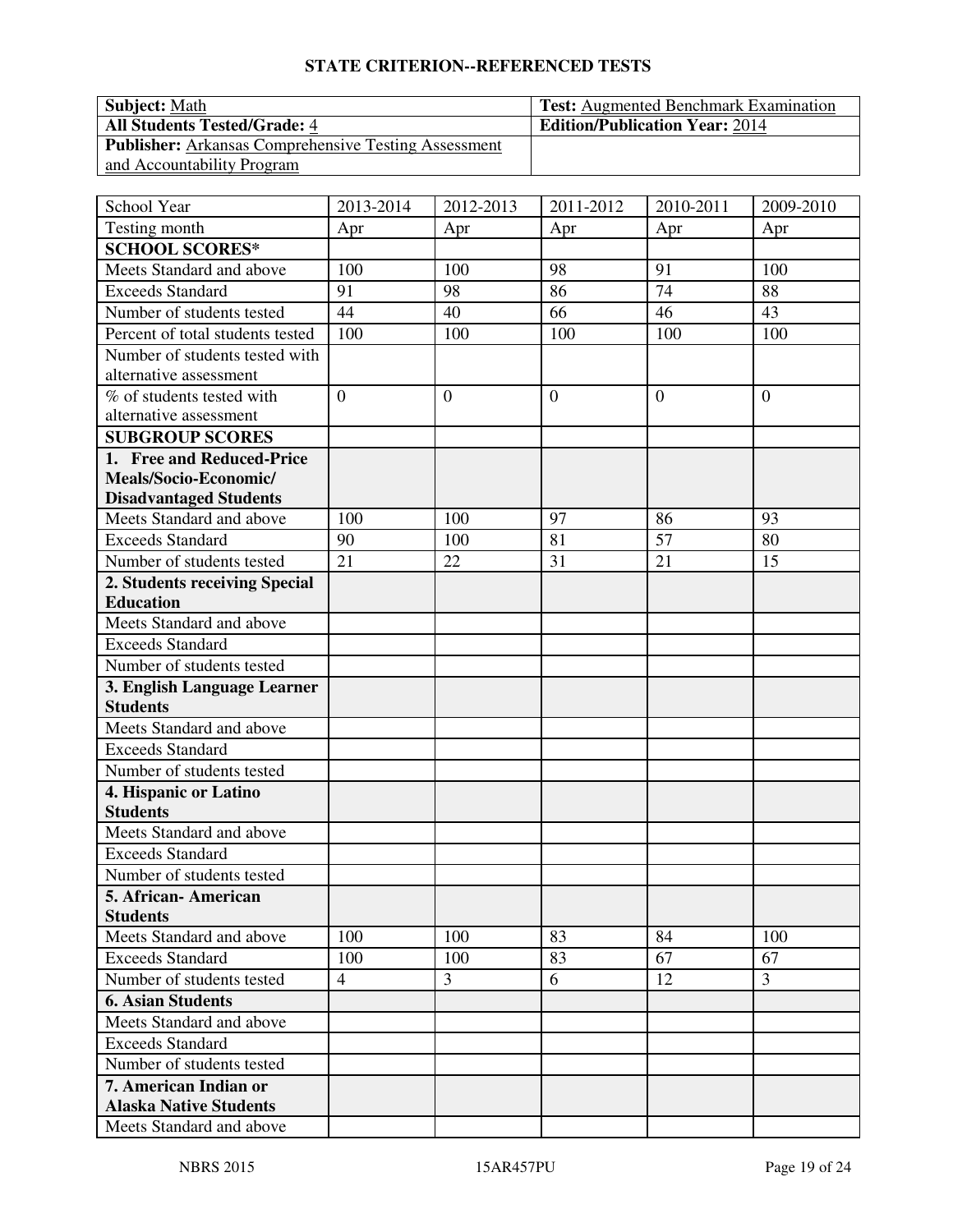| School Year                      | 2013-2014 | 2012-2013 | 2011-2012 | 2010-2011 | 2009-2010 |
|----------------------------------|-----------|-----------|-----------|-----------|-----------|
| <b>Exceeds Standard</b>          |           |           |           |           |           |
| Number of students tested        |           |           |           |           |           |
| 8. Native Hawaiian or other      |           |           |           |           |           |
| <b>Pacific Islander Students</b> |           |           |           |           |           |
| Meets Standard and above         |           |           |           |           |           |
| <b>Exceeds Standard</b>          |           |           |           |           |           |
| Number of students tested        |           |           |           |           |           |
| 9. White Students                |           |           |           |           |           |
| Meets Standard and above         | 100       | 100       | 100       | 96        | 97        |
| <b>Exceeds Standard</b>          | 89        | 97        | 85        | 76        | 85        |
| Number of students tested        | 36        | 31        | 48        | 25        | 34        |
| 10. Two or More Races            |           |           |           |           |           |
| identified Students              |           |           |           |           |           |
| Meets Standard and above         |           |           |           |           |           |
| <b>Exceeds Standard</b>          |           |           |           |           |           |
| Number of students tested        |           |           |           |           |           |
| 11. Other 1: Other 1             |           |           |           |           |           |
| Meets Standard and above         |           |           |           |           |           |
| <b>Exceeds Standard</b>          |           |           |           |           |           |
| Number of students tested        |           |           |           |           |           |
| 12. Other 2: Other 2             |           |           |           |           |           |
| Meets Standard and above         |           |           |           |           |           |
| <b>Exceeds Standard</b>          |           |           |           |           |           |
| Number of students tested        |           |           |           |           |           |
| 13. Other 3: Other 3             |           |           |           |           |           |
| Meets Standard and above         |           |           |           |           |           |
| <b>Exceeds Standard</b>          |           |           |           |           |           |
| Number of students tested        |           |           |           |           |           |

**NOTES:**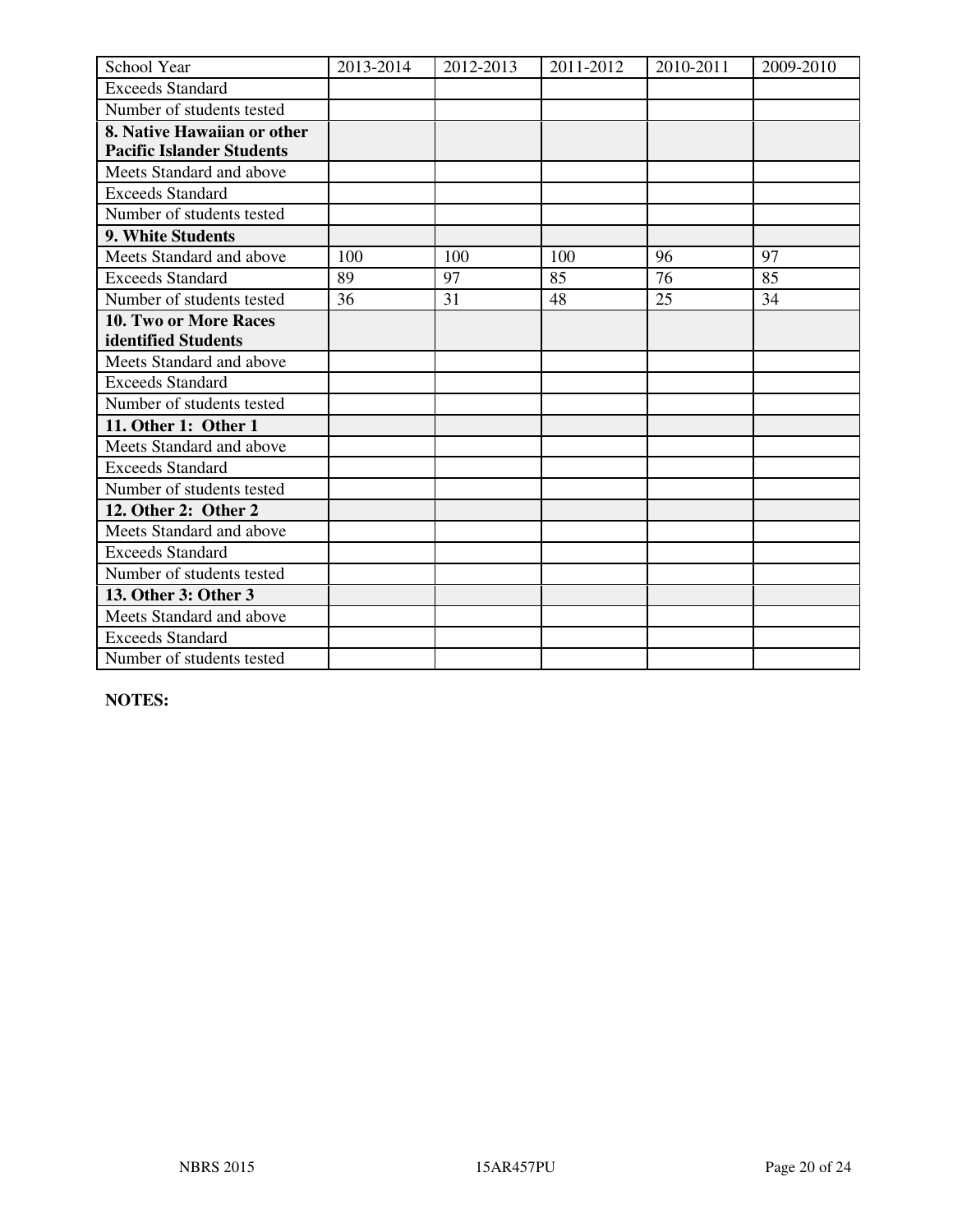# **STATE CRITERION--REFERENCED TESTS**

| <b>Subject:</b> Reading/ELA                                 | <b>Test:</b> Augmented Benchmark Examination |
|-------------------------------------------------------------|----------------------------------------------|
| <b>All Students Tested/Grade: 3</b>                         | <b>Edition/Publication Year: 2014</b>        |
| <b>Publisher:</b> Arkansas Comprehensive Testing Assessment |                                              |
| and Accountability Program                                  |                                              |

| School Year                      | 2013-2014      | 2012-2013      | 2011-2012      | 2010-2011      | 2009-2010      |
|----------------------------------|----------------|----------------|----------------|----------------|----------------|
| Testing month                    | Apr            | Apr            | Apr            | Apr            | Apr            |
| <b>SCHOOL SCORES*</b>            |                |                |                |                |                |
| Meets Standard and above         | 97             | 98             | 95             | 96             | 97             |
| <b>Exceeds Standard</b>          | 86             | 89             | 79             | 67             | 69             |
| Number of students tested        | 57             | 45             | 43             | 70             | 35             |
| Percent of total students tested | 100            | 100            | 100            | 100            | 100            |
| Number of students tested with   |                |                |                |                |                |
| alternative assessment           |                |                |                |                |                |
| % of students tested with        | $\overline{0}$ | $\overline{0}$ | $\overline{0}$ | $\overline{0}$ | $\overline{0}$ |
| alternative assessment           |                |                |                |                |                |
| <b>SUBGROUP SCORES</b>           |                |                |                |                |                |
| 1. Free and Reduced-Price        |                |                |                |                |                |
| Meals/Socio-Economic/            |                |                |                |                |                |
| <b>Disadvantaged Students</b>    |                |                |                |                |                |
| Meets Standard and above         | 94             | 100            | 94             | 97             | 89             |
| <b>Exceeds Standard</b>          | 79             | 95             | 75             | 59             | 68             |
| Number of students tested        | 33             | 21             | 16             | 29             | 19             |
| 2. Students receiving Special    |                |                |                |                |                |
| <b>Education</b>                 |                |                |                |                |                |
| Meets Standard and above         |                |                |                |                |                |
| <b>Exceeds Standard</b>          |                |                |                |                |                |
| Number of students tested        |                |                |                |                |                |
| 3. English Language Learner      |                |                |                |                |                |
| <b>Students</b>                  |                |                |                |                |                |
| Meets Standard and above         |                |                |                |                |                |
| <b>Exceeds Standard</b>          |                |                |                |                |                |
| Number of students tested        |                |                |                |                |                |
| 4. Hispanic or Latino            |                |                |                |                |                |
| <b>Students</b>                  |                |                |                |                |                |
| Meets Standard and above         |                |                |                |                |                |
| <b>Exceeds Standard</b>          |                |                |                |                |                |
| Number of students tested        |                |                |                |                |                |
| 5. African- American             |                |                |                |                |                |
| <b>Students</b>                  |                |                |                |                |                |
| Meets Standard and above         | 89             | 100            | 100            | 100            | 90             |
| <b>Exceeds Standard</b>          | 67             | 67             | 100            | 57             | 60             |
| Number of students tested        | 9              | 3              | $\overline{2}$ | $\overline{7}$ | 10             |
| <b>6. Asian Students</b>         |                |                |                |                |                |
| Meets Standard and above         |                |                |                |                |                |
| <b>Exceeds Standard</b>          |                |                |                |                |                |
| Number of students tested        |                |                |                |                |                |
| 7. American Indian or            |                |                |                |                |                |
| <b>Alaska Native Students</b>    |                |                |                |                |                |
| Meets Standard and above         |                |                |                |                |                |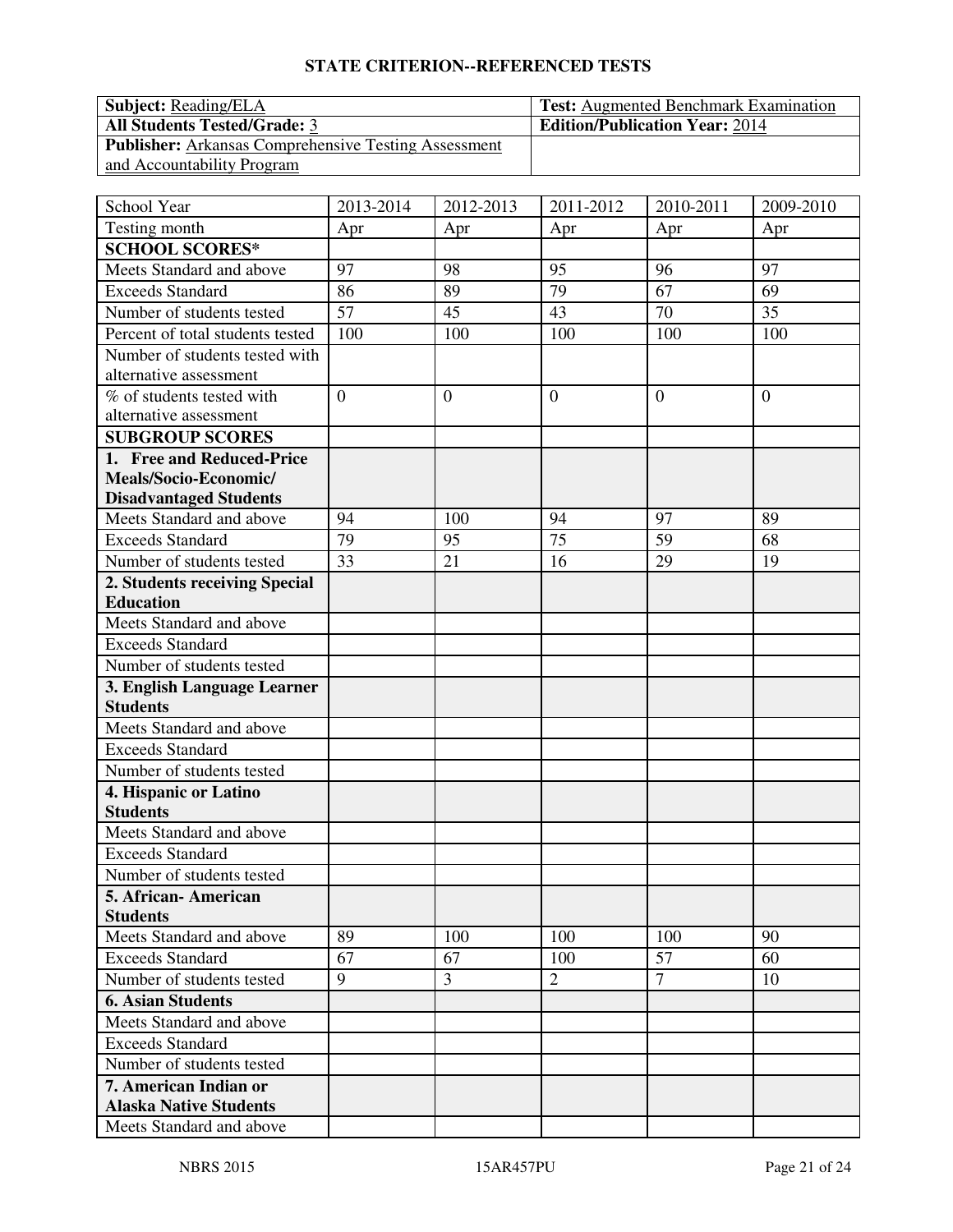| School Year                      | 2013-2014 | 2012-2013 | 2011-2012 | 2010-2011 | 2009-2010 |
|----------------------------------|-----------|-----------|-----------|-----------|-----------|
| <b>Exceeds Standard</b>          |           |           |           |           |           |
| Number of students tested        |           |           |           |           |           |
| 8. Native Hawaiian or other      |           |           |           |           |           |
| <b>Pacific Islander Students</b> |           |           |           |           |           |
| Meets Standard and above         |           |           |           |           |           |
| <b>Exceeds Standard</b>          |           |           |           |           |           |
| Number of students tested        |           |           |           |           |           |
| 9. White Students                |           |           |           |           |           |
| Meets Standard and above         | 97        | 97        | 94        | 96        | 100       |
| <b>Exceeds Standard</b>          | 91        | 92        | 77        | 76        | 67        |
| Number of students tested        | 34        | 37        | 35        | 50        | 24        |
| 10. Two or More Races            |           |           |           |           |           |
| identified Students              |           |           |           |           |           |
| Meets Standard and above         |           |           |           |           |           |
| <b>Exceeds Standard</b>          |           |           |           |           |           |
| Number of students tested        |           |           |           |           |           |
| 11. Other 1: Other 1             |           |           |           |           |           |
| Meets Standard and above         |           |           |           |           |           |
| <b>Exceeds Standard</b>          |           |           |           |           |           |
| Number of students tested        |           |           |           |           |           |
| 12. Other 2: Other 2             |           |           |           |           |           |
| Meets Standard and above         |           |           |           |           |           |
| <b>Exceeds Standard</b>          |           |           |           |           |           |
| Number of students tested        |           |           |           |           |           |
| 13. Other 3: Other 3             |           |           |           |           |           |
| Meets Standard and above         |           |           |           |           |           |
| <b>Exceeds Standard</b>          |           |           |           |           |           |
| Number of students tested        |           |           |           |           |           |

**NOTES:**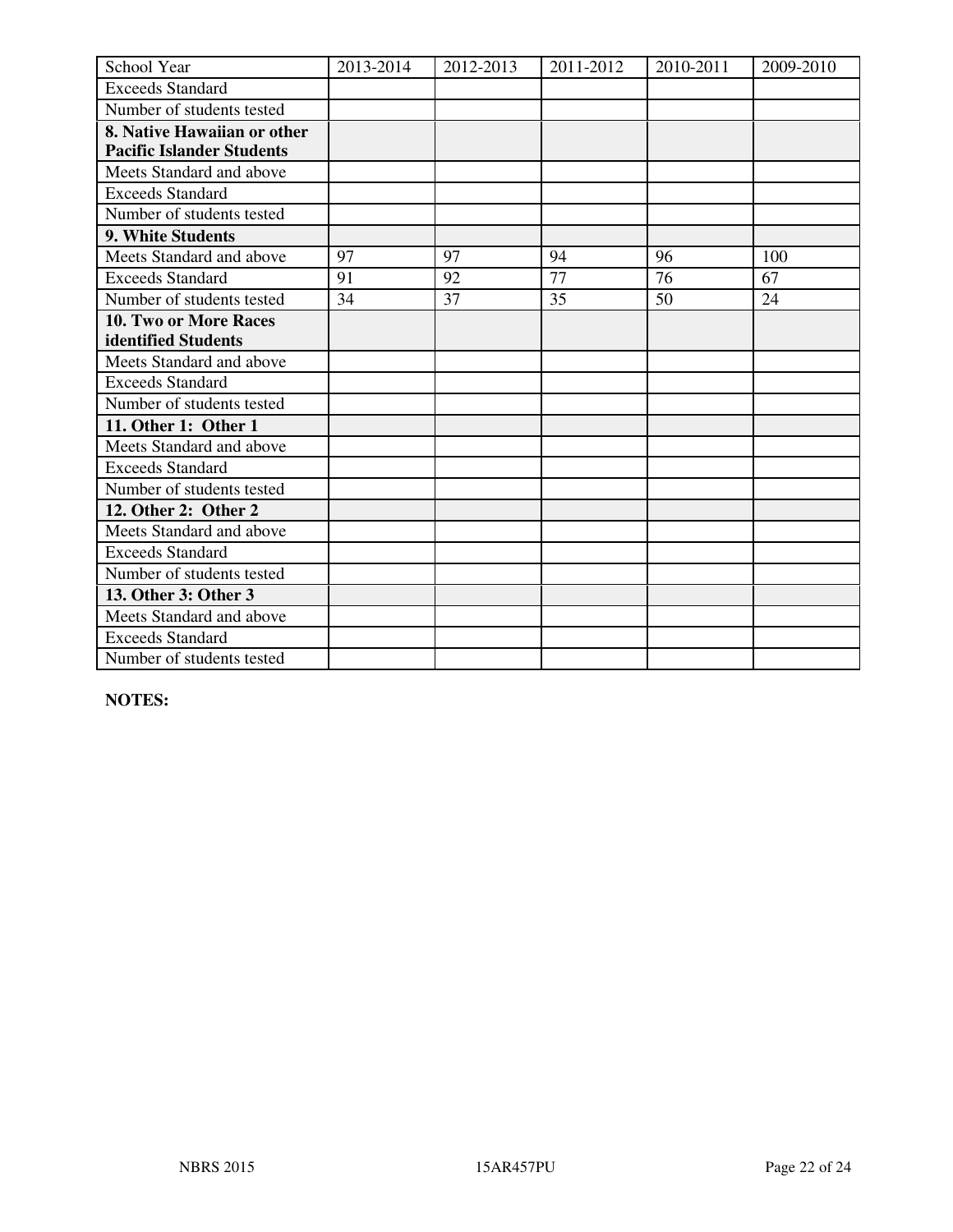# **STATE CRITERION--REFERENCED TESTS**

| <b>Subject:</b> Reading/ELA                                 | <b>Test:</b> Augmented Benchmark Examination |
|-------------------------------------------------------------|----------------------------------------------|
| <b>All Students Tested/Grade: 4</b>                         | <b>Edition/Publication Year: 2014</b>        |
| <b>Publisher:</b> Arkansas Comprehensive Testing Assessment |                                              |
| and Accountability Program                                  |                                              |

| School Year                                               | 2013-2014      | 2012-2013      | 2011-2012      | 2010-2011      | 2009-2010      |
|-----------------------------------------------------------|----------------|----------------|----------------|----------------|----------------|
| Testing month                                             | Apr            | Apr            | Apr            | Apr            | Apr            |
| <b>SCHOOL SCORES*</b>                                     |                |                |                |                |                |
| Meets Standard and above                                  | 100            | 100            | 100            | 100            | 100            |
| <b>Exceeds Standard</b>                                   | 93             | 83             | 82             | 67             | 88             |
| Number of students tested                                 | 44             | 40             | 66             | 46             | 43             |
| Percent of total students tested                          | 100            | 100            | 100            | 100            | 100            |
| Number of students tested with<br>alternative assessment  |                |                |                |                |                |
| % of students tested with<br>alternative assessment       | $\overline{0}$ | $\overline{0}$ | $\overline{0}$ | $\overline{0}$ | $\overline{0}$ |
| <b>SUBGROUP SCORES</b>                                    |                |                |                |                |                |
| 1. Free and Reduced-Price                                 |                |                |                |                |                |
| Meals/Socio-Economic/                                     |                |                |                |                |                |
| <b>Disadvantaged Students</b><br>Meets Standard and above | 100            | 100            | 100            | 100            | 100            |
| <b>Exceeds Standard</b>                                   | 90             | 82             | 77             | 52             | 87             |
| Number of students tested                                 | 21             | 22             | 31             | 21             | 15             |
| 2. Students receiving Special                             |                |                |                |                |                |
| <b>Education</b>                                          |                |                |                |                |                |
| Meets Standard and above                                  |                |                |                |                |                |
| <b>Exceeds Standard</b>                                   |                |                |                |                |                |
| Number of students tested                                 |                |                |                |                |                |
| 3. English Language Learner                               |                |                |                |                |                |
| <b>Students</b>                                           |                |                |                |                |                |
| Meets Standard and above                                  |                |                |                |                |                |
| <b>Exceeds Standard</b>                                   |                |                |                |                |                |
| Number of students tested                                 |                |                |                |                |                |
| 4. Hispanic or Latino                                     |                |                |                |                |                |
| <b>Students</b>                                           |                |                |                |                |                |
| Meets Standard and above                                  |                |                |                |                |                |
| <b>Exceeds Standard</b>                                   |                |                |                |                |                |
| Number of students tested                                 |                |                |                |                |                |
| 5. African- American                                      |                |                |                |                |                |
| <b>Students</b>                                           |                |                |                |                |                |
| Meets Standard and above                                  | 100            | 100            | 100            | 100            | 100            |
| <b>Exceeds Standard</b>                                   | 100            | 100            | 83             | 50             | 100            |
| Number of students tested                                 | $\overline{4}$ | 3              | 6              | 12             | 3              |
| <b>6. Asian Students</b>                                  |                |                |                |                |                |
| Meets Standard and above                                  |                |                |                |                |                |
| <b>Exceeds Standard</b>                                   |                |                |                |                |                |
| Number of students tested                                 |                |                |                |                |                |
| 7. American Indian or                                     |                |                |                |                |                |
| <b>Alaska Native Students</b>                             |                |                |                |                |                |
| Meets Standard and above                                  |                |                |                |                |                |